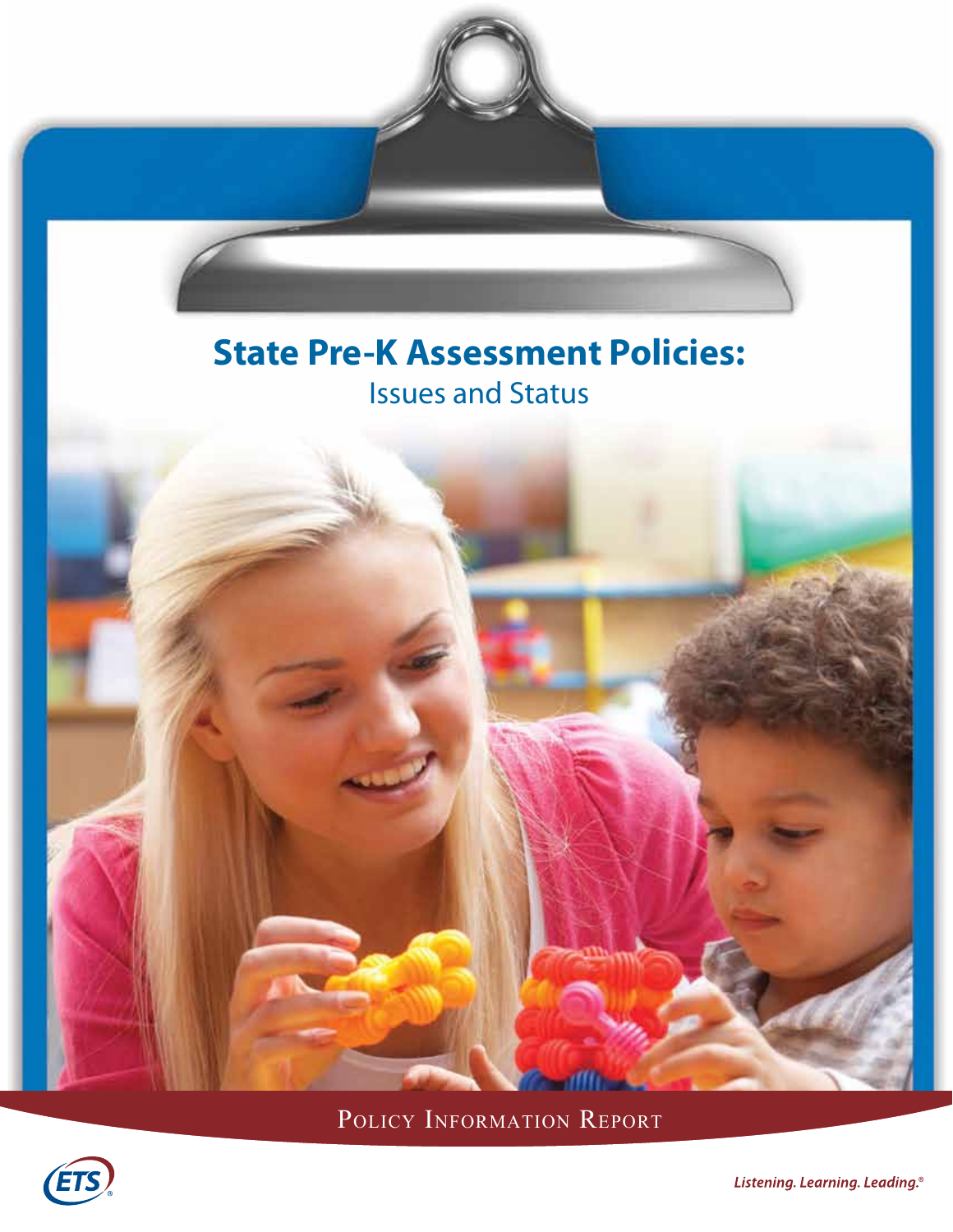#### This report was written by:

**Debra J. Ackerman and Richard J. Coley Educational Testing Service**

Author contacts: **dackerman@ets.org rcoley@ets.org**

The views expressed in this report are those of the authors and do not necessarily reflect the views of the officers and trustees of Educational Testing Service.

Additional copies of this report can be ordered for \$15 (prepaid) from:

Policy Information Center Mail Stop 19-R Educational Testing Service Rosedale Road Princeton, NJ 08541-0001 (609) 734-5212 pic@ets.org

Copies can be downloaded from: www.ets.org/research/pic

Copyright © 2012 by Educational Testing Service. All rights reserved. ETS, the ETS logo and LISTENING. LEARNING. LEADING. are registered trademarks of Educational Testing Service (ETS).

February 2012 Policy Evaluation and Research Center Policy Information Center Educational Testing Service



## *Table of Contents*

| Measures to Be Used and Types                          |  |
|--------------------------------------------------------|--|
| Pre-K Provider Degree of Choice                        |  |
| Frequency of Assessment                                |  |
|                                                        |  |
|                                                        |  |
|                                                        |  |
| Preference for Administration and                      |  |
| Reporting Frequency of at Least Two Times Per Year  23 |  |
|                                                        |  |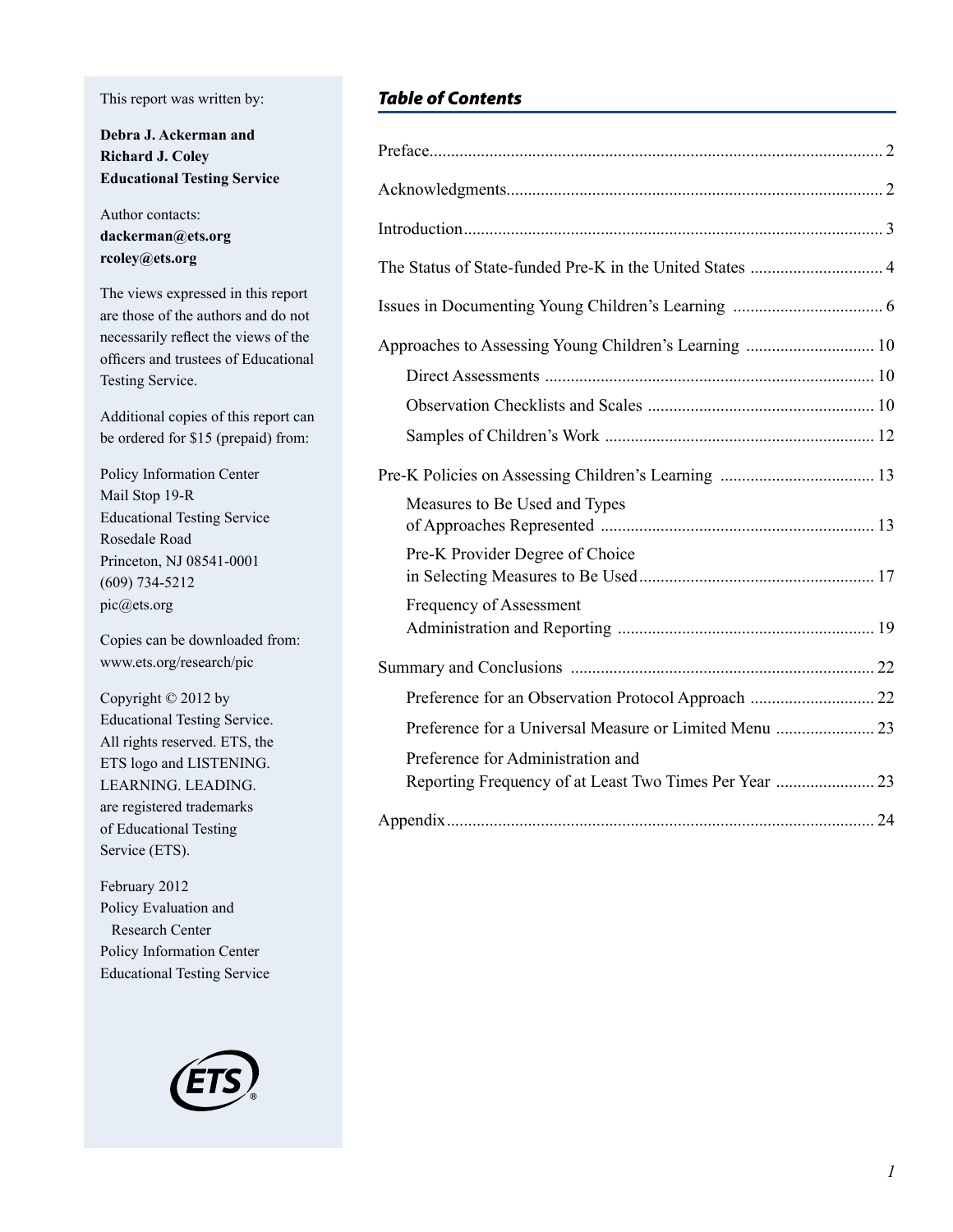#### *Preface*

Preschool education is increasingly being recognized as an integral part of efforts to ensure that all children enter school ready to learn and as a way to help close the achievement gaps that exist at the time children enter kindergarten. Such efforts are growing across the country. According to the most recent data, 54 different preschool initiatives in 40 states serve over one million children, almost double the number served eight years earlier. As these programs and efforts to monitor them have grown, a common focus is on documenting children's learning outcomes. Assessing young children, however, presents particular challenges.

In this new Policy Information Report, authors Debra J. Ackerman and Richard J. Coley have put together a useful "primer" on state pre-K assessment policies. They describe the instruments that are used

across the states and identify important aspects of their use. Just as important, the authors remind us of the particular challenges that are inherent in assessing young children's learning and report on sound assessment practices that recognize these challenges.

It is our hope that this report will be useful to educational practitioners and policymakers as preschool initiatives expand across the country and the need to document their effectiveness increases. As these efforts to assess preschoolers' learning outcomes also grow, it will be increasingly important to monitor this critical segment of our education pipeline.

> Michael T. Nettles Senior Vice President Policy Evaluation and Research Center, ETS

#### *Acknowledgments*

The authors wish to acknowledge the help of many people in producing this report, including the state Pre-K representatives who graciously participated in the study's survey. In addition, the report was reviewed by Shannon Riley-Ayers, National Institute for Early Education Research (NIEER), Rutgers University; Dominic F.

Gullo, Drexel University; Judy Jablon; and Michael Zieky, ETS. David Kirui of ETS provided research assistance. Eileen Kerrigan was the editor. Marita Gray designed the cover and Sally Acquaviva provided desktop publishing. Errors of fact or interpretation are those of the authors.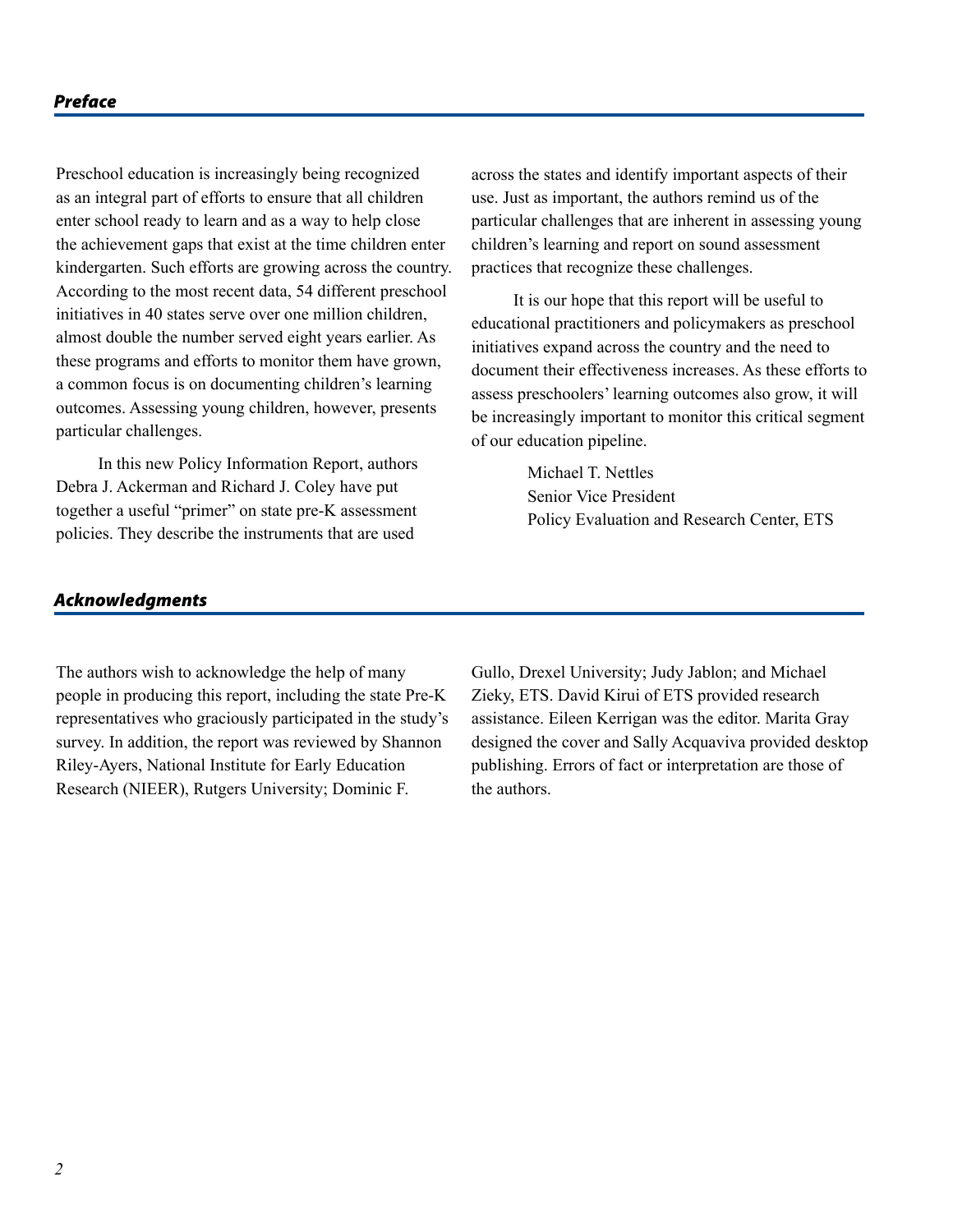#### *Introduction*

Enrollment of 4-year olds in state-funded preschool education, or what is commonly known (and referred to throughout this report) as Pre-K, has grown tremendously over the past decade. As access to Pre-K has expanded, policymakers in almost every state have established policies related to monitoring these programs. Since a major interest of stakeholders is whether Pre-K programs are effective in enhancing young children's development and improving kindergarten-readiness levels, one common focus of these monitoring policies is the documentation of children's learning outcomes.1 This report provides a status report on Pre-K policies related to assessing preschoolers' learning outcomes for the 2011– 2012 school year.

Data on what children are learning in Pre-K can serve as an important component of program accountability and quality improvement efforts.<sup>2</sup> In fact, the recent Race to the Top – Early Learning Challenge initiative gave priority to applicants that focused on strengthening the use of assessments and their results to determine individual children's progress and improve the quality of early education programs.<sup>3</sup> At the same time, to obtain useful data on what young children know and can do, Pre-K stakeholders not only need to engage in some type of organized information-gathering process, but also choose from several different approaches, as well as a wide variety of measures of children's knowledge and skills.4 Yet, policymakers and other Pre-K stakeholders may not be fully "assessment literate" when it comes to these options, and thus unable to contribute effectively to discussions and decisions on this topic.<sup>5,6</sup>

Given that \$500 million in federal aid has been slated for distribution to Race to the Top — Early Learning Challenge grantees, current information on Pre-K policies governing the assessment of children's learning could be useful. The purpose of this report is to provide a comprehensive picture of these policies. Of specific interest are:

- 1. Which learning outcome measures, if any, are specified in Pre-K policies?
- 2. Do these specified measures fall under the categories of direct assessments, observation checklists or scales, or a combination of both assessment approaches?
- 3. How much choice do Pre-K providers have in selecting the measures to be used in their classrooms?
- 4. How frequently are learning outcome measures to be administered and reported?

To set the stage, we provide a brief background on Pre-K programs across the United States and discuss the special issues that should be considered when assessing young children. We then describe three different approaches to documenting preschoolers' learning. After highlighting the methodology for our study, we report the variety of Pre-K child assessment policies in place in 2011–2012. Finally, we offer some overall generalizations and perspectives on the trends reflected in these policies.

<sup>1</sup> W. S. Barnett, D. J. Epstein, M. E. Carolan, J. Fitzgerald, D. J. Ackerman, and A. H. Friedman, *The State of Preschool 2010: State Preschool Yearbook*, New Brunswick, NJ: National Institute for Early Education Research, 2010.

<sup>2</sup> E. Frede, W. S. Gilliam, and L. J. Schweinhart, "Assessing Accountability and Ensuring Continuous Program Improvement," in E. Zigler,

W. S. Gilliam, and W. S. Barnett (Eds.), *The Pre-k Debates: Current Controversies and Issues,* Baltimore: Paul H. Brookes Publishing Co., 2011. <sup>3</sup> U.S. Department of Education (DOE) and U.S. Department of Health and Human Services (DHHS), *Race to the Top – Early Learning Challenge,*  Washington, DC, 2011.

<sup>4</sup> C. E. Snow and S. B. Van Hemel (Eds.), *Early Childhood Assessment: Why, What, and How*, Washington, DC: National Academies Press, 2008.

<sup>5</sup> W. J. Popham, "Assessment Literacy for Teachers: Faddish or Fundamental?" in *Theory into Practice, 48*, 2–11, 2009.

<sup>6</sup> R. Stiggins, *Assessment for Learning Defined*, Portland, OR: Assessment Training Institute, 2005.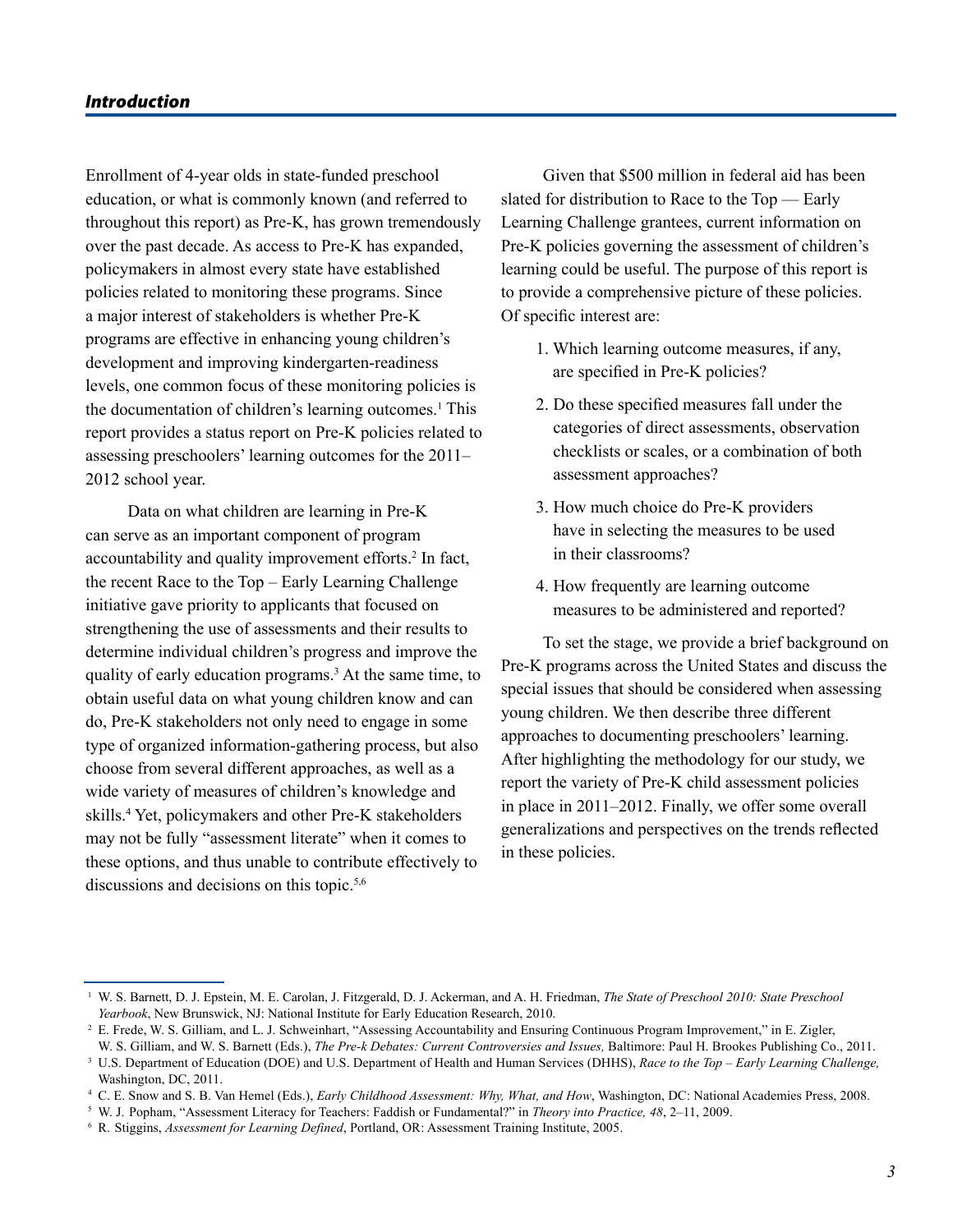Over the past 10 years, despite economic challenges and uneven spending on early-education programs, enrollment of 4-year olds in Pre-K programs has increased. During the 2001–2002 school year, 581,705 4-year olds, or 14.8 percent of the entire population in this age group, were enrolled in 45 Pre-K programs in 40 states.7 Just eight years later, the number jumped to 1,093,005, representing 26 percent of this group of children. The number of programs increased during this period, as well, with 54 different initiatives in 40 states and the District of Columbia in operation during the 2009–2010 school year.8,9

This increase in access and enrollment has been fueled by several factors. These include results of research on the effects of high-quality Pre-K in improving academic outcomes,<sup>10, 11</sup> policymakers' interest in reducing the achievement gap, and the efforts of advocates, elected officials, business leaders, and philanthropic foundations to move preschool onto the public policy agenda. Expansion also has been aided by the participation of public schools, private child care centers, and Head Start grantees in state-funded Pre-K programs.<sup>12</sup>

As access and enrollment have expanded, policymakers have established Pre-K-specific programmatic and learning outcomes standards and monitoring policies. Monitoring data can provide Pre-K program administrators with the capacity to engage in a cycle of planning, doing, reviewing, and acting, similar to the management model advocated by W. Edwards Deming.13 In turn, this continuous review cycle can enable state and local administrators to reflect on what Pre-K program elements or policies need to be revised as a means for meeting an initiative's goals.14

The exact purpose of these monitoring efforts varies across Pre-K programs. Monitoring data typically are used to determine the technical assistance needed by Pre-K providers, the focus of professional development training or mentoring provided to teachers, and how the curricula should be adjusted. These data also are used to determine the need for corrective actions or sanctions and/or to identify which providers should receive funding. Some programs also report using monitoring data to implement changes in preschool policies.<sup>15</sup>

As might be expected given these multiple purposes, Pre-K programs report the collection of a variety of data as part of their respective monitoring efforts. Such data include information on classroom quality, teachers' efforts to support children's learning, and the nature of teacher-student interactions. Facility and safety procedure reports and program records also are collected. Because Pre-K stakeholders often are interested to know if such programs are effective at enhancing young children's development and/or improving kindergarten-readiness levels, one common focus of these monitoring initiatives is documentation of

<sup>7</sup> W. S. Barnett, K. B. Robin, J. T. Hustedt, and K. L. Schulman, *The State of Preschool: 2003 State Preschool Yearbook,* New Brunswick, NJ: National Institute for Early Education Research, 2003.

<sup>8</sup> According to NIEER's *State Preschool Yearbook*, the 10 states that did not provide Pre-K in 2009–2010 were Hawaii, Idaho, Indiana, Mississippi, Montana, North Dakota, New Hampshire, South Dakota, Utah, and Wyoming.

<sup>9</sup> Barnett et al., 2010.

<sup>&</sup>lt;sup>10</sup> E. Frede, K. Jung, W. S. Barnett, and A. Figueras, *The APPLES Blossom: Abbott Preschool Program Longitudinal Effects Study (APPLES)* – *Preliminary Results through 2nd Grade,* New Brunswick, NJ: NIEER, 2009.

<sup>11</sup> J. T. Hustedt, W. S. Barnett, K. Jung, and A. H. Friedman, *The New Mexico PreK Evaluation: Impacts from the Fourth Year (2008-2009) of New Mexico's State-funded PreK Program*, New Brunswick, NJ: NIEER, 2010.

<sup>12</sup> E. Rose, *The Promise of Preschool: From Head Start to Universal Pre-Kindergarten*, New York: Oxford University Press, 2010.

<sup>13</sup> W. E. Deming, *Out of the Crisis*, Cambridge, MA: MIT Press, 2000.

<sup>14</sup> National Early Childhood Accountability Task Force, *Taking Stock: Assessing and Improving Early Childhood Learning and Program Quality*, New York: Foundation for Child Development, 2007.

<sup>&</sup>lt;sup>15</sup> Barnett et al., 2010.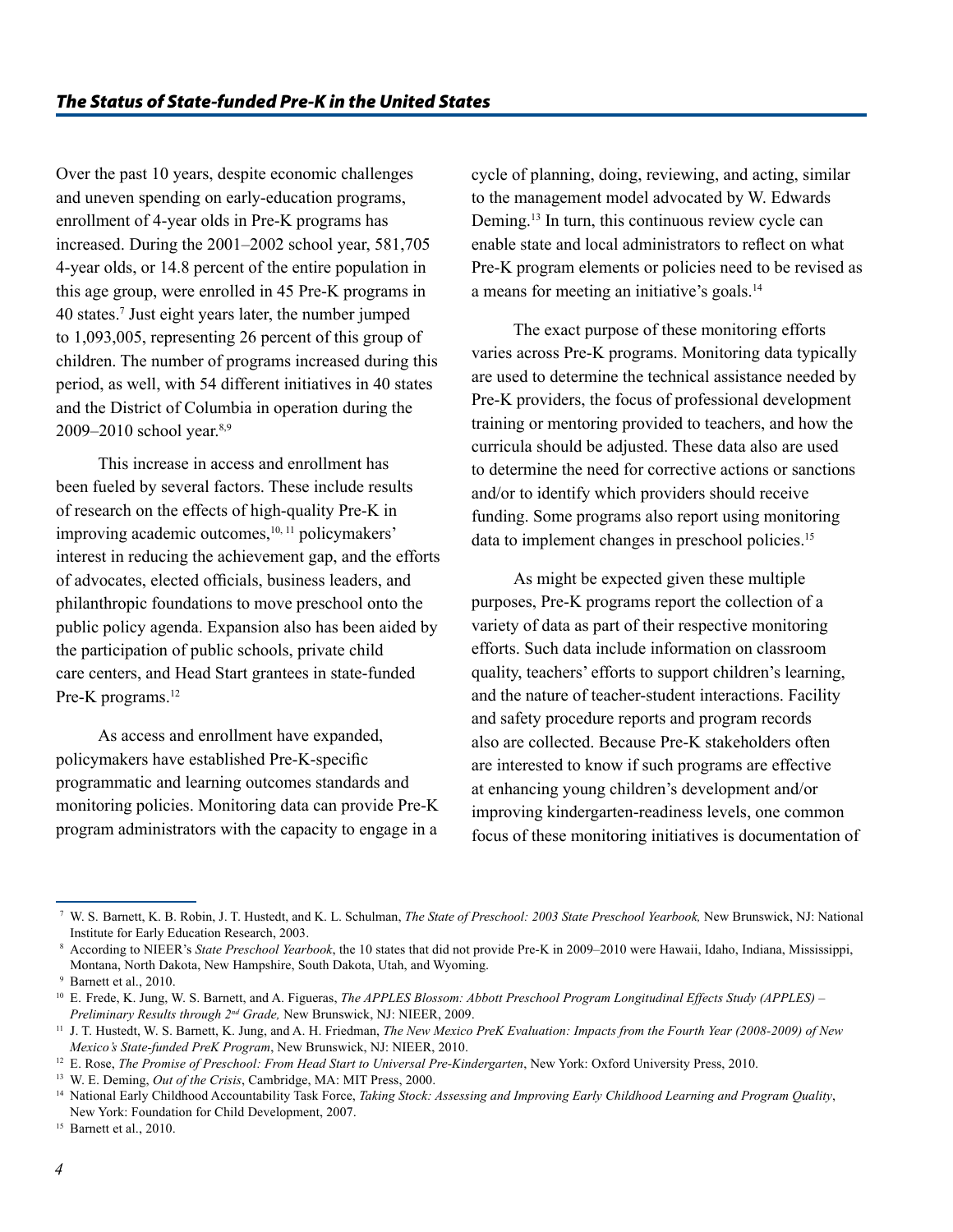children's learning outcomes.16 This report focuses on the Pre-K policies governing the assessment of such learning. However, before deciding on their approach to collecting such data, as well as the specific measure(s) to be used, policymakers must pay careful attention to the special challenges involved in assessing young children. These issues are discussed next.

<sup>16</sup> Barnett et al., 2010.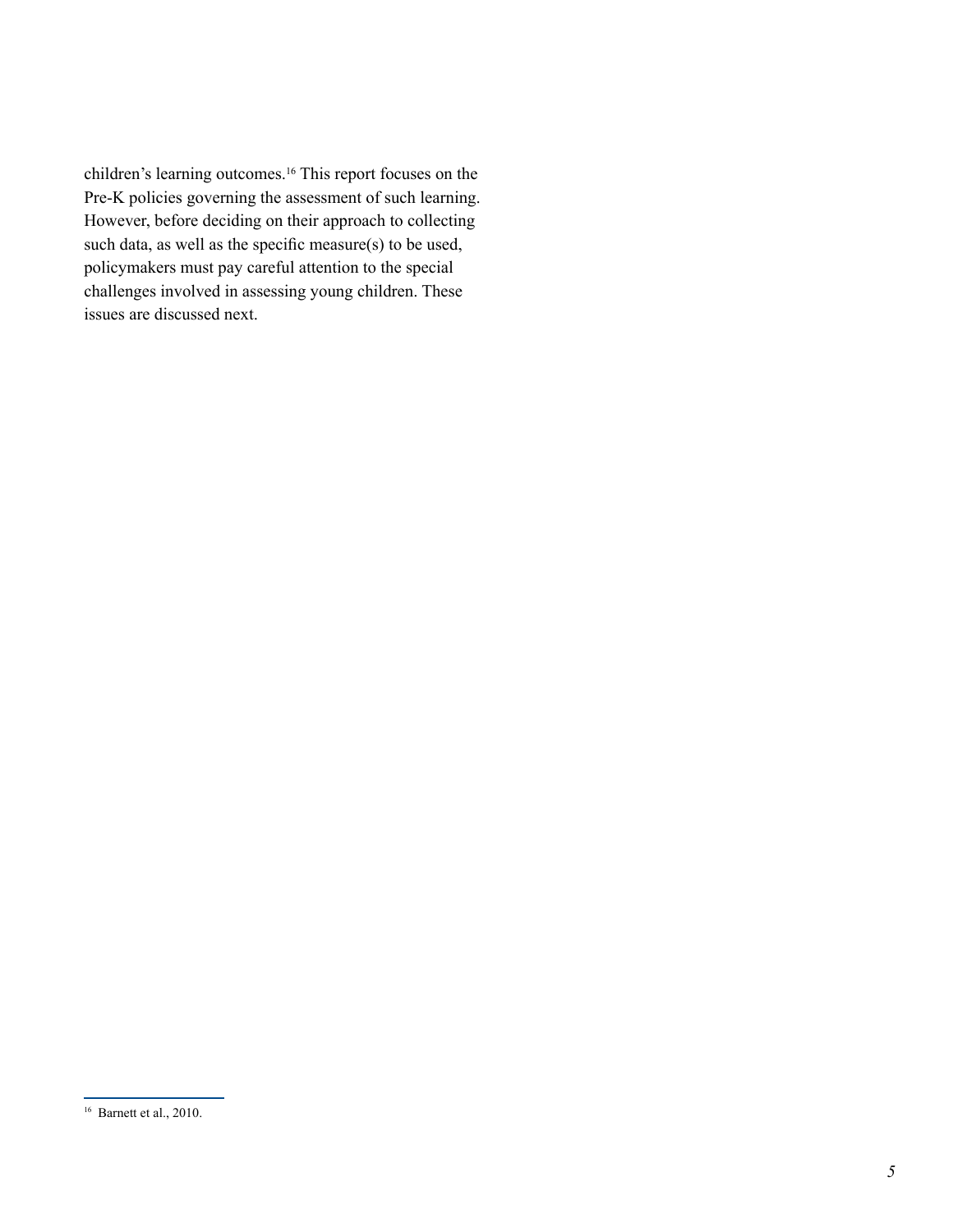The process of documenting preschoolers' learning can reveal children's strengths, needs, and progress, as well as how effective their Pre-K programs are in enhancing their skills and knowledge. These data can be especially useful if they are collected at more than one point in time and used to inform the planning, reviewing, and doing cycle. In turn, this information can guide decisions about the assistance or training teachers need and/or how individual classroom experiences and program policies might be improved to better serve and educate children<sup>17, 18</sup>

Yet, the process of assessing what young children know and can do poses particular challenges. These challenges may best be illustrated by first considering the traditional approach used by school districts and states to determine the academic achievement of mid-elementary, middle, and high school students, and, in turn, whether their teachers and/or schools can be considered effective.19 Older students typically are tested through the use of norm- or criterion-referenced assessments. Students are expected to independently read and respond to assessment items by filling in a bubble or circling or checking an answer (known as a selected response), or writing an essay or performing mathematical calculations (also known as a constructed response).20

These traditional approaches are unlikely to produce useful data about what a 4-year-old knows or can do, and, in turn, how effective the Pre-K program is

in improving children's development and/or kindergarten readiness. For example, while preschoolers may be able to hold a pencil and/or use computers, it is unrealistic to expect children at this age to read independently and respond to selected- and/or constructed-response items. Even if an adult reads the prompt for a test item, a preschooler may not be able to remember the directions, stay focused on the task at hand, and/or regulate her behavior in terms of sitting for any length of time. This could be particularly problematic if she is placed in an unfamiliar setting, does not know the person conducting the test, or is not accustomed to engaging in questionand-answer-type conversations with adults.21, 22, 23, <sup>24</sup>

Another challenge relates to fairly pinpointing the level of academic performance that indicates whether a Pre-K program is effective at improving learning. This is because younger children develop at vastly different rates, with the variation in development more evident in the preschool years than at any other time during the school-age period. Such developmental changes may be episodic, erratic, and rapid, even among "typically" developing children. In addition, preschoolers' ability to demonstrate their skills at any particular point in time can vary, rendering the results of any single assessment unreliable. Young children's physical, social, emotional, and cognitive development may not necessarily proceed in an equal manner within and across these domains even under the best of circumstances. This especially

<sup>&</sup>lt;sup>17</sup> National Early Childhood Accountability Task Force, 2007.

<sup>&</sup>lt;sup>18</sup> S. Riley-Ayers, E. Frede, W. S. Barnett, and K. Brenneman, *Improving Early Education Programs through Data-Based Decision Making*, New Brunswick, NJ: NIEER, 2011.

<sup>&</sup>lt;sup>19</sup> L. Darling-Hammond, Standards, Assessments, and Educational Policy: In Pursuit of Genuine Accountability, William H. Angoff Memorial Lecture, Princeton, NJ: ETS Policy Information Center, 2006.

<sup>&</sup>lt;sup>20</sup> D. F. Gullo, *Understanding Assessment and Evaluation in Early Childhood Education (Second Ed.)*, New York: Teachers College Press, 2005. <sup>21</sup> Gullo, 2005.

<sup>&</sup>lt;sup>22</sup> B. T. Bowman, M. S. Donovan, and M. S. Burns (Eds.), *Eager to Learn: Educating Our Preschoolers*, Washington, DC: The National Academies Press, 2000.

<sup>23</sup> S. J. Meisels, and S. Atkins-Burnett, "The Elements of Early Childhood Assessment," In J. P. Shonkoff and S. J. Meisels (Eds.), *Handbook of Early Childhood Intervention*, *2nd Ed*. (pp. 231–257), New York: Cambridge University Press, 2000.

<sup>&</sup>lt;sup>24</sup> Snow and Van Hemel, 2008.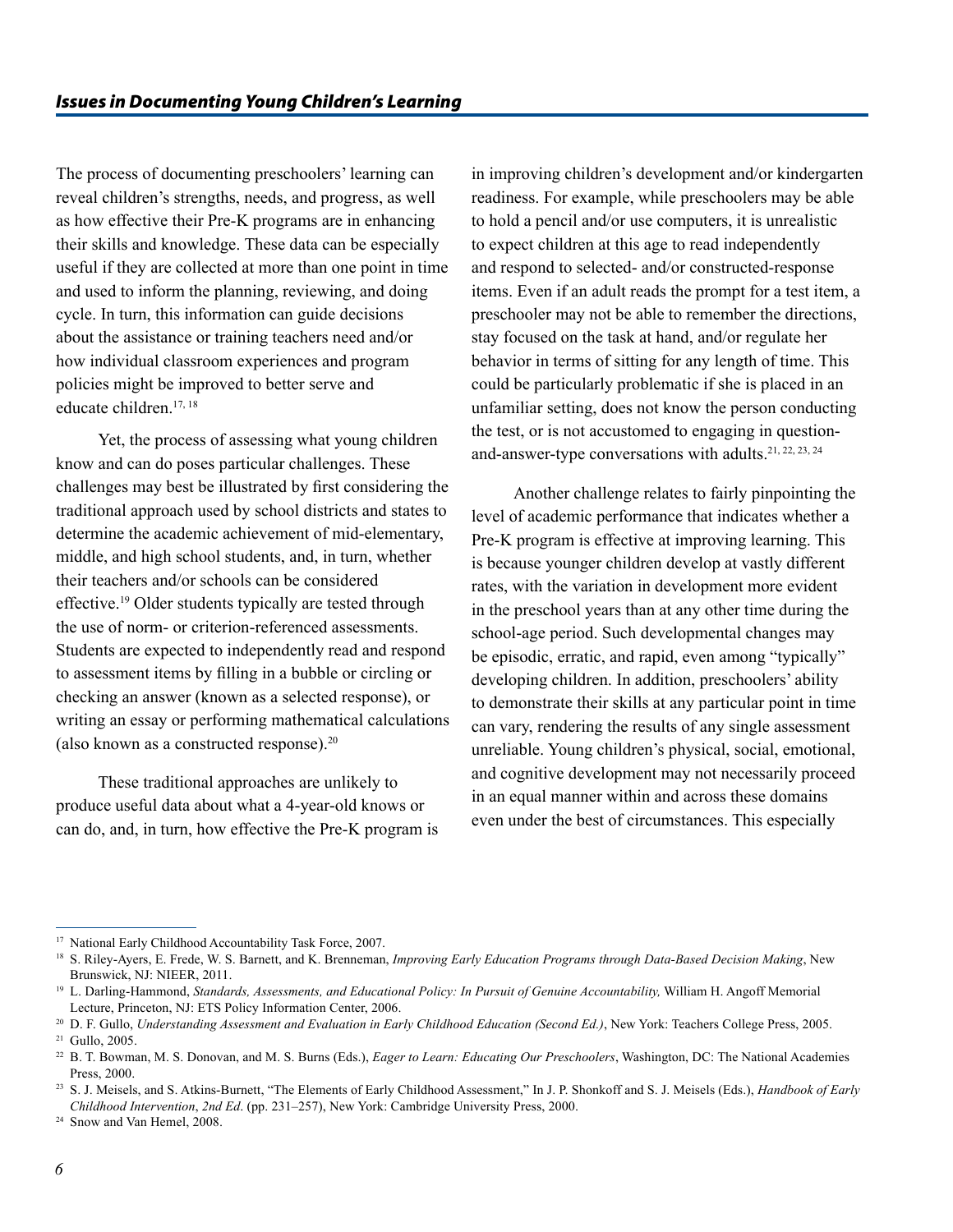may be the case if a child has any type of physical and/or cognitive disability.25, 26, 27, <sup>28</sup>

Complicating matters further, the knowledge and skills individual preschoolers bring to their classrooms vary widely. This is due not only to differences in children's individual rates of development, but also because Pre-K programs enroll children who may not have experienced equal opportunities to learn. About 40 percent of the programs require that families meet some type of low-income threshold. Additional eligibility criteria can include a child's disability or developmental delay, low levels of parental education, a family's home language being other than English, or having a parent who is on active duty in the military. On the other hand, some Pre-K programs determine a child's eligibility based solely on meeting an age cutoff and residing in the district or state offering the program.<sup>29</sup> In short, while typical Pre-K enrollees may share a similar chronological age, the children within any Pre-K classroom may reflect many developmental and demographic factors. Such variation also makes it difficult to define exactly what level of achievement outcomes demonstrate that a Pre-K program has been effective at improving children's learning.

Because of the importance, nature, and complexity of these issues, several national organizations have coalesced around the development and dissemination of sound practices in the assessment of young children. For example, the National Association for the Education of Young Children (NAEYC) and the National

Association of Early Childhood Specialists in State Departments of Education (NAECS/SDE) have issued a joint position statement on the assessment of young children.30 These organizations urge use of measures that are "developmentally appropriate, culturally and linguistically responsive, [and] tied to children's daily activities." Moreover, they argue for an assessment system that involves evidence of children's learning documented across time at multiple times and reflecting their varied, real-world contexts. In addition, if children are from families whose home language is not English, NAEYC urges caution when using measures that were designed for English-speakers. Instead, any instruments should be aligned with children's culture and language. Further, those administering the measures need to be competent in speaking the child's language.<sup>31</sup>

NAEYC and NAECS/SDE also urge that multiple sources of evidence be considered when assessing young children.32 This might include not only multiple measure types, but also information gathered from families. In addition, any measures used should reflect the goals, instructional strategies, and curricula being implemented in a Pre-K classroom. The results of such measures therefore also can inform any decisions related to improving the educational experiences offered to Pre-K enrollees.

Similarly, the Division for Early Childhood (DEC) of the Council of Exceptional Children recommends that children identified as having special needs be assessed with a variety of measures that are reflective of the child's

<sup>&</sup>lt;sup>25</sup> Snow and Van Hemel, 2008.

<sup>26</sup> Bowman, Donovan, and Burns, 2000.

<sup>27</sup> Gullo, 2005.

<sup>&</sup>lt;sup>28</sup> Meisels and Atkins-Burnett, 2000.

<sup>29</sup> Barnett et al., 2010.

<sup>&</sup>lt;sup>30</sup> National Association for the Education of Young Children (NAEYC) and the National Association of Early Childhood Specialists in State Departments of Education (NAECS/SDE), *Early Childhood Curriculum, Assessment, and Program Evaluation: Building an Effective, Accountable System in Programs for Children Birth through Age 8,* Washington, DC: NAEYC, 2003.

<sup>31</sup> National Association for the Education of Young Children (NAEYC), *Where We Stand on Assessing Young English Language Learners*, Washington, DC, 2009.

<sup>&</sup>lt;sup>32</sup> National Association for the Education of Young Children (NAEYC) and the National Association of Early Childhood Specialists in State Departments of Education (NAECS/SDE), 2003.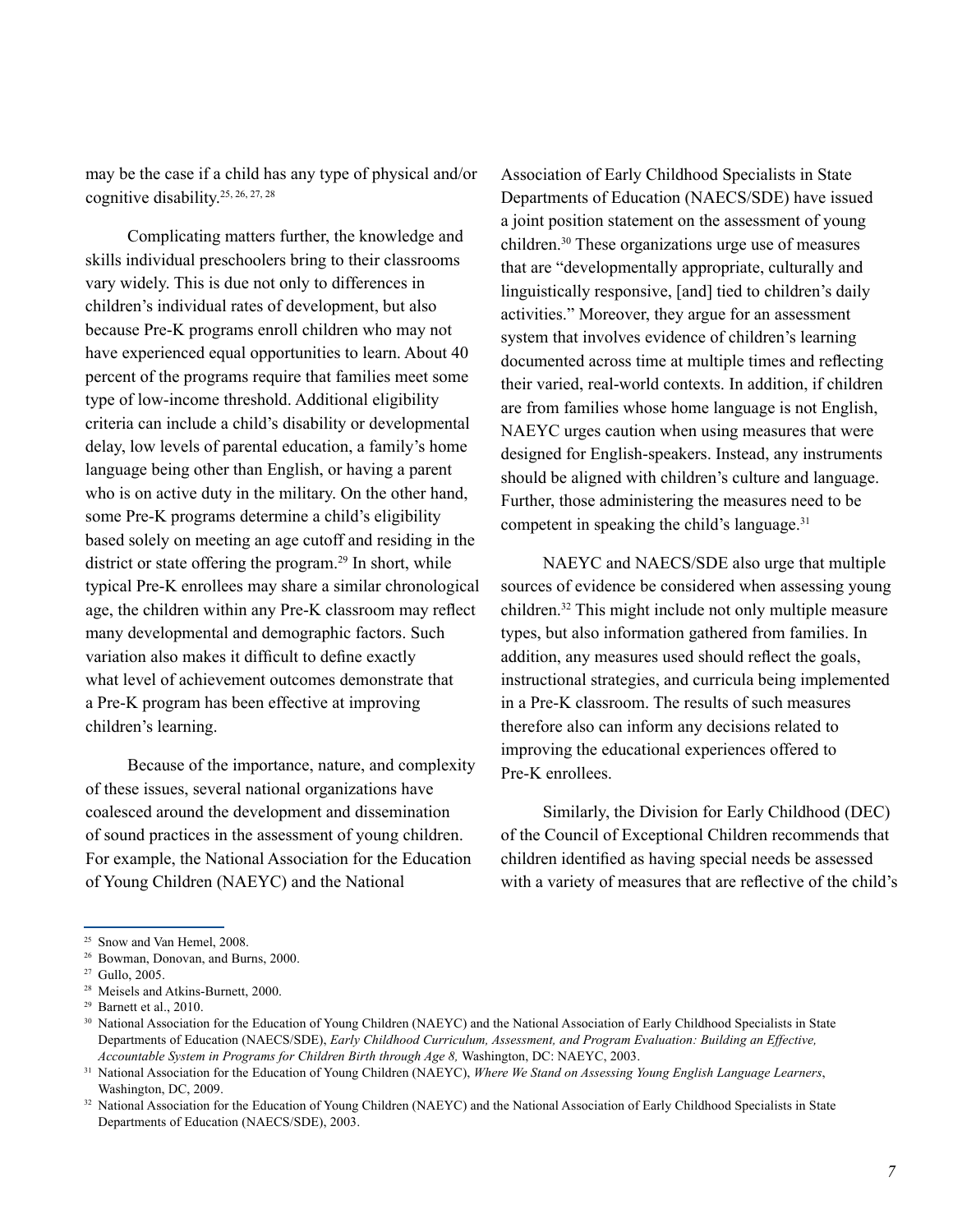home and school contexts and can provide a valid picture of his or her needs. In addition, rather than relying solely on measures that "simply enumerate or quantify the presence or absence of isolated skills," the DEC urges use of authentic measures that allow a child to "demonstrate a behavior or skill in multiple settings" and across time.<sup>33</sup>

As will be discussed in more detail below, Pre-K stakeholders can choose from different approaches to determine what children have learned and can do. Each approach offers tradeoffs between the degree to which the results provide information about a child's skill set and the time and personnel costs of administering, scoring, and interpreting the results. No matter what approach is used, policymakers should apply at least four important criteria when selecting the specific learning outcome measure(s) that will be used to assess children's learning.

## **Some Questions to Consider When Choosing an Early Childhood Assessment**

- 1. Will the measure be used for the purpose for which it was designed?
- 2. Will the measure provide valid and reliable data on enrollees' learning over time?
- 3. What kind of training and support might be needed by the individuals who will administer and score the measure, as well as interpret its results?
- 4. What are the costs and benefits of administering, scoring, reporting, and interpreting the results of a single measure vs. multiple measures on a large-scale basis?

First, and of primary importance, is that the measure chosen be used for the purpose for which it was designed. For example, policymakers who wish to determine whether a child's language and literacy skills have improved while enrolled in Pre-K should not use initial screening tests or more in-depth diagnostic assessments designed to identify children who have a disability or delay in their language, cognitive, social, and/or fine or gross motor development. Instead, they should select an instrument that was designed to measure children's literacy skills.<sup>34, 35</sup>

Second, any learning outcome measure used should provide accurate information about children's abilities, meaning its *validity* and *reliability* have been established. Validity refers to the extent to which the scores on a test are appropriate for a particular purpose, such as documenting that a child has acquired a skill or specific type of knowledge. Reliability is defined as the tendency of such scores to be consistent on two or more occasions of testing, provided there is no real change in the testtakers' knowledge.36

Third, those administering the assessment and/ or interpreting the results need sufficient training and support to perform these tasks competently and build their own "assessment literacy." <sup>37</sup> Otherwise, a child's abilities may mistakenly be under- or overestimated.<sup>38, 39</sup> This issue may be particularly salient in Pre-K programs that require teachers to document children's learning outcomes, but also have teacher qualification policies that differentiate between those working in public schools vs. private child care and Head Start settings. In these

<sup>33</sup> Division for Early Childhood (DEC). *Promoting Positive Outcomes for Children with Disabilities: Recommendations for Curriculum, Assessment, and Program Evaluation,* Missoula, MT, 2007.

<sup>34</sup> M. R. Brassard, and A. E. Boehm, *Preschool Assessment: Principles and Practices*, New York: The Guilford Press, 2007.

<sup>&</sup>lt;sup>35</sup> Snow and Van Hemel, 2008.

<sup>36</sup> S. Livingston, *Testing and Psychometric Terms Glossary*, Princeton, NJ: ETS Brigham Library, n.d.

<sup>&</sup>lt;sup>37</sup> National Association for the Education of Young Children (NAEYC) and the National Association of Early Childhood Specialists in State Departments of Education (NAECS/SDE), 2003.

<sup>38</sup> Bowman, Donovan, and Burns, 2000.

<sup>39</sup> L. Shepard, S. L. Kagan, and E. Wurtz, *Principles and Recommendations for Early Childhood Assessments,* Washington, DC: National Education Goals Panel, 1998.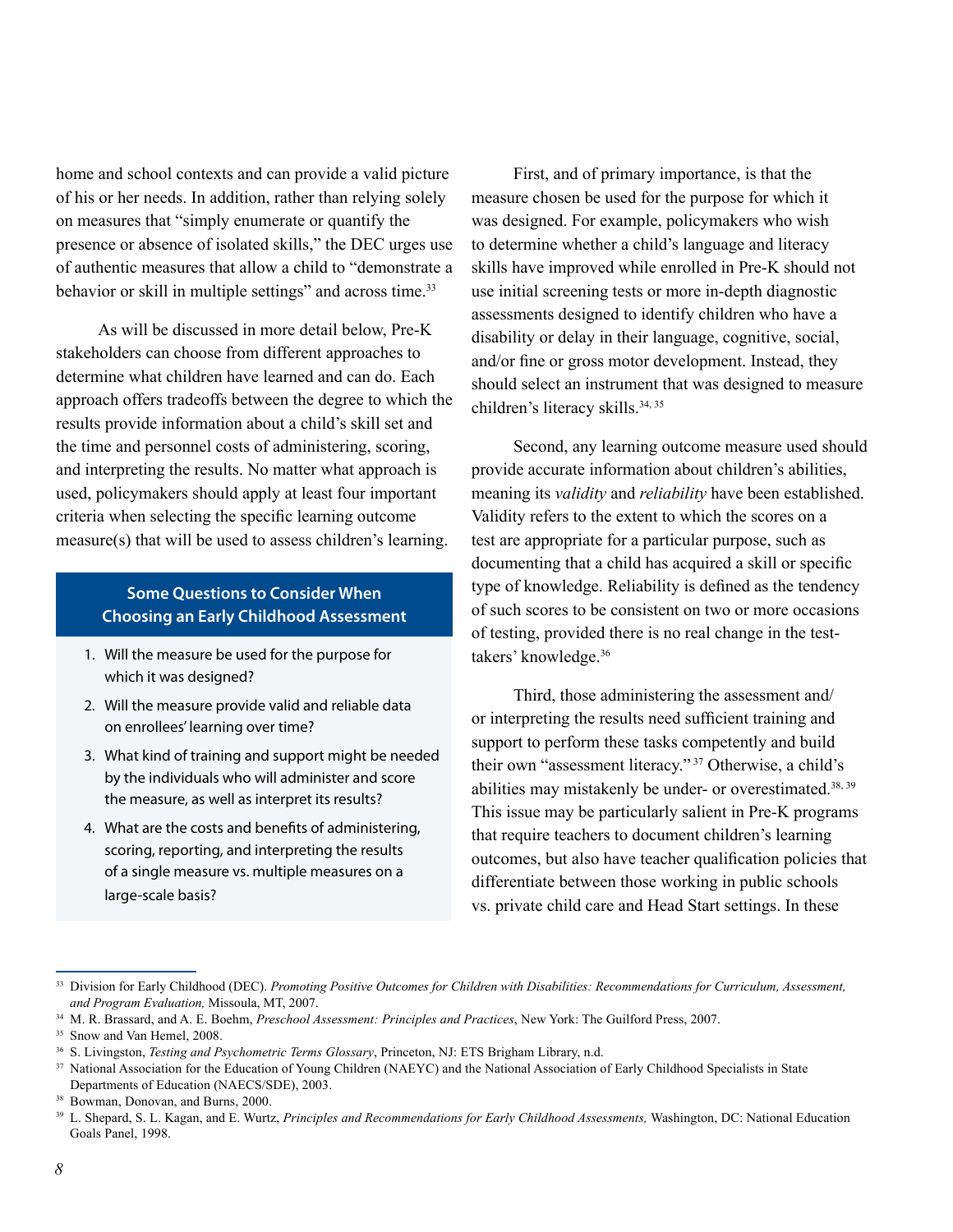"two-tier" states, public school teachers typically are required to have a minimum of a B.A. and teacher certification, while those working in private child care and Head Start settings are not required to attain this level of qualifications.40 Yet, if teachers' levels of knowledge about child development and/or formal education differ, it may be unrealistic to expect them to have consistently similar capacity to administer and/or score different types of measures<sup>41</sup>

Finally, when instituted on a large-scale basis and/ or used to monitor the effects of Pre-K participation, policymakers must consider the time, cost, and personnel resources involved in conducting, scoring, reporting, and interpreting each measure.<sup>42</sup> As is the case with a variety of education-related initiatives, the full implementation of some measures may be more labor- and/or costintensive than others.<sup>43</sup> This may be an important issue when documenting children's progress over time, with the initial administration of any measure taking place at enrollment and subsequent administrations occurring mid-year and/or at the end of Pre-K.

On a related note, policymakers should consider the practical costs and benefits of adopting a single, universal measure versus providing programs with the flexibility to choose from a menu of approved instruments or even allowing the choice of measure to be made at the individual provider level. Documenting preschoolers' learning or progress through use of a single measure with high levels of validity and reliability can have several benefits. For example, it can be easier to conduct

"apples-to-apples"-type analyses across individual classrooms, providers, and programs. In addition, largescale data collection can become more streamlined. Providing related teacher professional development and technical assistance also can become more efficient and cost-effective when all Pre-K providers use the same measure for documenting what children have learned.<sup>44, 45</sup>

At the same time — and as noted above children vary widely in terms of their special needs, home language, culture, and parental level of education. Furthermore, because Pre-K teachers may have varying levels of education and knowledge about child development, they may not have similar capacity to administer every measure. Individual Pre-K providers may use different curriculum models as well, with each model having its own related assessment measure. And last, but certainly not least, any single measure is unlikely to provide sufficient information for making informed programmatic decisions. Thus, it might be preferable to mandate the use of several instruments or provide Pre-K providers with some latitude of choice via a "menu" or locally-determined approach.<sup>46, 47, 48</sup>

In sum, when looking across all four key decision areas, it is not enough to choose a measure based simply on whether it has been packaged as appropriate for preschoolers. Furthermore, the different approaches available for assessing young children's learning each present their own set of tradeoffs. These are discussed next.

<sup>40</sup> Barnett et al., 2010.

<sup>41</sup> Gullo, 2005.

<sup>42</sup> Snow and Van Hemel, 2008.

<sup>43</sup> A. S. Epstein, L. J. Schweinhart, A. DeBruin-Parecki, and K. B. Robin, *Preschool Assessment: A Guide to Developing a Balanced Approach*, New Brunswick, NJ: NIEER, 2004.

<sup>44</sup> Gullo, 2005.

<sup>45</sup> Kyle Snow, *Developing Kindergarten Readiness and Other Large-Scale Assessment Systems*, Washington, DC: NAEYC, 2011.

<sup>46</sup> Gullo, 2005.

<sup>47</sup> Snow and Van Hemel, 2008.

<sup>48</sup> Snow, 2011.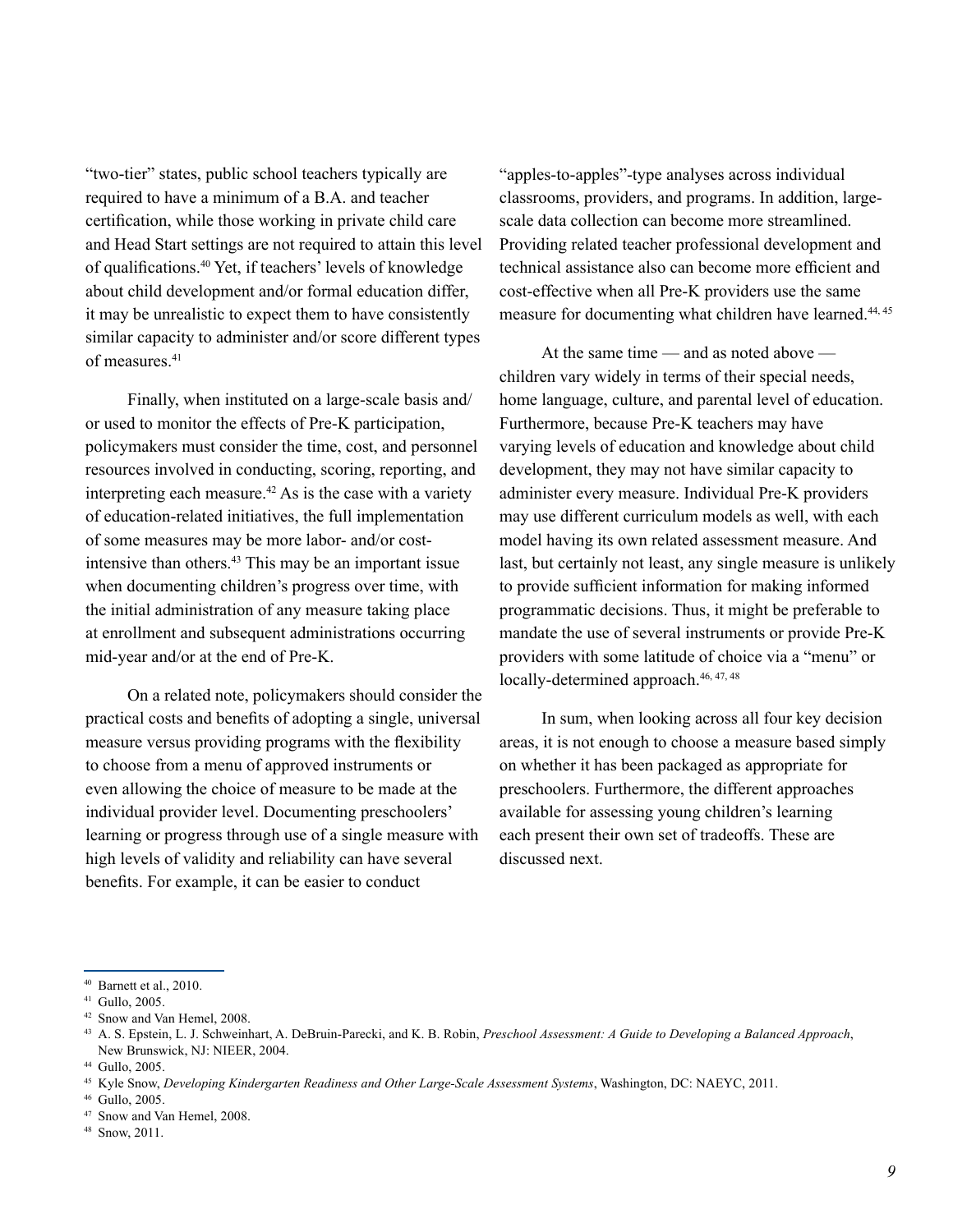Given the extensive body of research on the special issues related to assessing young children, it is clear that the content and administration of measures aimed at documenting preschoolers' development and learning needs to be different than that used with older students. Recognizing these differences, what options do Pre-K policymakers have to inform their program's monitoring and decisionmaking process? When looking across the spectrum of measures designed to examine what preschoolers know and/or can do, three broad approaches are represented: direct assessments, observation checklists and scales, and samples of children's work. Each approach presents various tradeoffs that are discussed below.

## **Direct Assessments**

The first type of approach to measuring young children's learning involves the use of traditional direct assessments. These measures typically are norm-referenced and thus are designed to provide both individual scores and aggregated data for large groups of children, with an individual's or group's scores compared to the larger sample of children of the same chronological age. The data from this type of assessment are useful for monitoring trends within classrooms, schools, or districts over time. This type of measure also can be used to screen children for learning disabilities, determine their eligibility for special services, and/or diagnose the extent to which children are in need of specialized interventions. 49, 50, <sup>51</sup>

Norm-referenced tests are standardized as well. This means that during their administration, all children — except for those with disabilities and requiring special accommodations — are presented with the same or parallel questions (e.g., "What letter is this?") or task directions ("Point to the letter B"). The administration —

including timing, if applicable, and use of sample items and/or prompts — scoring, and score interpretation of these measures also occurs in the same or parallel fashion.<sup>52</sup>

Standardized, norm-referenced measures that have appropriate levels of validity and reliability have the potential to provide evidence about whether children enrolled in a particular program meet a specific skill or knowledge benchmark at a particular point in time. To revisit the letter-recognition item example described above, a child will either name or point to the letter B, or she will not. In addition, in contrast with the other approaches described below, the assessment administrators do not need to be in the classroom on a daily basis, which means that external assessors can be used. As a result, while pre-administration training certainly is needed, the administration and scoring of these measures can be less burdensome on teachers.

Yet, determining whether or not a preschooler can name or point to a specific letter at a particular moment may not provide a full understanding of a child's skill set, much less enough information about the quality of a program and/or the amount and type of professional development or technical assistance a teacher may need.53, 54, 55, <sup>56</sup> Finally, norm-referenced assessments are sometimes referred to as "artificial," since they assess children's knowledge out of context, rather than as part of whatever activity a child happens to be engaged in at a particular time.<sup>57</sup>

## **Observation Checklists and Scales**

The second type of approach to determining what preschoolers know and can do involves teachers'

<sup>49</sup> Epstein et al., 2004.

<sup>50</sup> Division for Early Childhood (DEC), 2007.

<sup>51</sup> Gullo, 2005.

<sup>52</sup> Gullo, 2005.

<sup>53</sup> J. Jones, *Early Literacy Assessment Systems: Essential Elements*, Princeton, NJ: ETS Policy Information Center, 2003.

<sup>54</sup> J. Jones, "Framing the Assessment Discussion," *Young Children, 59*(1), 14–18, 2004.

<sup>55</sup> National Early Childhood Accountability Task Force, 2007.

<sup>56</sup> Snow and Van Hemel, 2008.

<sup>57</sup> High/Scope Educational Research Foundation. *Child Observation Record: Information for Decision Makers*, Ypsilanti, MI, 2005.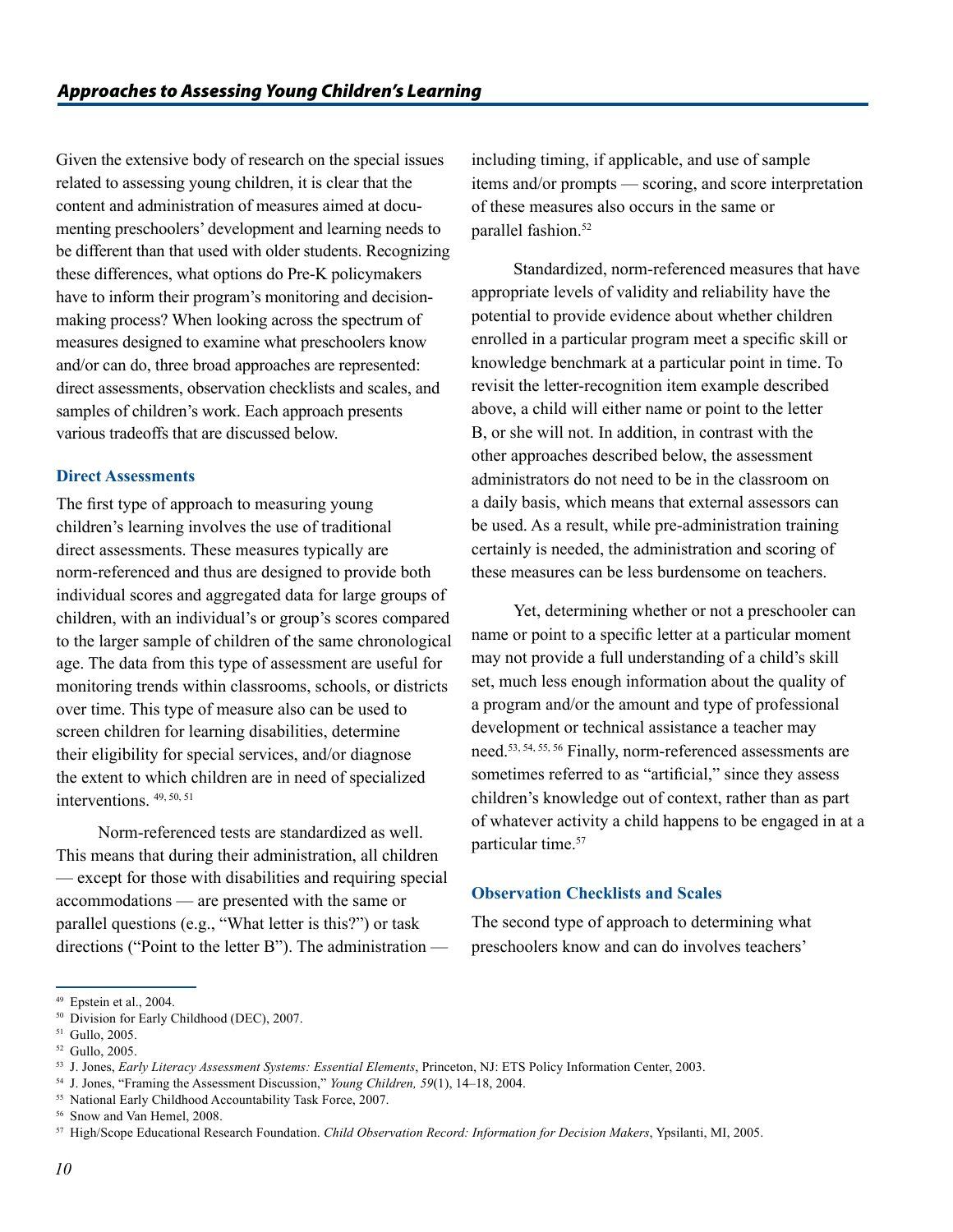observations of children's classroom performance. Sometimes referred to as an "informal," yet "authentic," assessment method, observing children on a day-today basis while engaged in everyday program activities and within naturalistic settings has a long tradition in the early childhood education field. For this type of assessment, teachers usually record what they observe through the use of what are known as anecdotal or running records.<sup>58</sup>

By also providing contextual information, observations may provide stakeholders with a more complete sense of what is — or is not — happening in a classroom, and thus also inform the support that teachers or Pre-K providers may need.<sup>59</sup> Yet, when conducted in a high-quality manner, observations can be more labor-intensive than norm-referenced measures. This difference is mainly due to the need for observations to be completed by the teacher or other regular classroom staff member, as the goal here is to generate informed and insightful details about the skills a child is displaying over time. Such information also must be classified in such a way as to provide information on individual children and/or within specific domain areas, such as language, literacy, or math.<sup>60, 61, 62</sup>

Pre-K staff and/or policymakers also may elect to guide observations through the use of pre-set content checklists or scales. Such measures typically contain indicators that demonstrate a predetermined standard of mastery for a discrete skill, with the items within each indicator incrementally arranged on a continuum

to represent the beginning stages of skill acquisition up to full mastery. In turn, the indicators are grouped under larger domains. The criteria in these observation measures may be aligned with the objectives for the preschool curriculum or a program's early learning guidelines, as well.63, <sup>64</sup> The information gathered through this process then can inform any adjustments that need to be made to the curriculum.<sup>65</sup> The use of this type of measure also can improve instruction and understanding of how young children learn.<sup>66</sup>

As an example, an objective in *The Creative Curriculum for Preschool* is for a child to "Demonstrate knowledge of the alphabet." <sup>67</sup> For the related Language Development/Reading and Writing Domain indicator in the *Creative Curriculum Developmental Continuum*  observational assessment, in contrast to being asked to name or point to a specific letter, children can be rated as being in one of four developmental stages.<sup>68</sup> The first stage is classified as "Forerunners," with the example provided being that the child "Points out print in environment." A child would be rated as being in Level I if he or she "Recognizes and identifies a few letters by name." Level II indicates that the student "Recognizes and names many letters," whereas Level III infers that he or she is "Beginning to make lettersound connections." By gathering information over time, teachers and policymakers might better determine how effective the curriculum is in moving preschoolers from the Forerunner stage to Level III.

<sup>58</sup> J. R. Jablon, A. L. Dombro, and M. L. Dichtelmiller, *The Power of Observation*, Washington, DC: Teaching Strategies, Inc., 1999.

<sup>59</sup> Gullo, 2005.

<sup>60</sup> Brassard and Boehm, 2007.

<sup>61</sup> A. Losardo, and A. Notari-Syverson, *Alternative Approaches to Assessing Young Children*, Baltimore: Paul H. Brookes Publishing Co., 2001.

<sup>62</sup> Snow and Van Hemel, 2008.

<sup>63</sup> Brassard and Boehm, 2007.

<sup>64</sup> Losardo and Notari-Syverson, 2001.

<sup>65</sup> Gullo, 2005.

<sup>66</sup> R. B. Whelan, *Understanding Children's Mathematical Learning: The Relationship to Instruction in Preschool Classrooms*, Unpublished doctoral dissertation, Seton Hall University, 2008.

<sup>67</sup> D. T. Dodge, L. J. Colker, and C. Heroman, *The Creative Curriculum for Preschool, Fourth Edition*, Washington, DC: Teaching Strategies, 2002.

<sup>68</sup> D. T. Dodge, L. J. Colker, and C. Heroman, *A Teacher's Guide to Using The Creative Curriculum Developmental Continuum Assessment System*, Washington, DC: Teaching Strategies, 2001.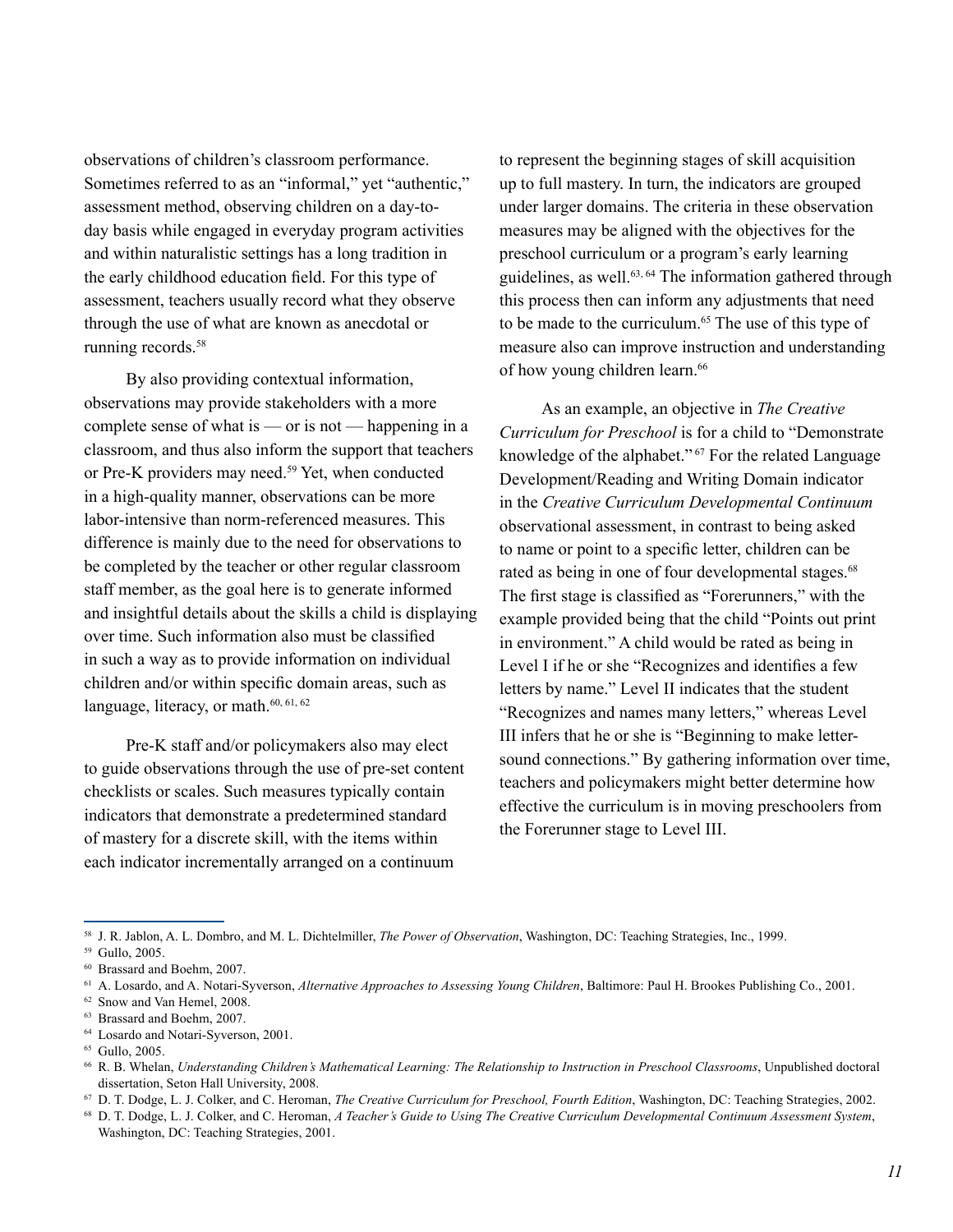While observation measures can help teachers and other classroom staff classify children's progress across one or more domains, it also should be noted that all staff administering such measures should be trained on their implementation. Furthermore, to ensure consistency within and across classrooms — and thus the ability to compare any results — teachers need to be able to demonstrate adequate levels of reliability prior to administering such measures. Such reliability should be checked over time, as well.<sup>69</sup>

#### **Samples of Children's Work**

The third type of approach used to document what preschoolers have learned relies on the collection of purposeful samples of children's work, and thus also is considered by many early childhood stakeholders to be an "authentic" assessment.<sup>70, 71</sup> To return to our example of documenting a child's progress in letter recognition, work samples might include original documents showcasing the student's ability to copy letters, or teacher-produced photographs of signs or labels the student has made. The teacher also might consider using audio or video recordings of the preschooler talking about letters while participating in circle time or engaged in other prereading or reading activities.<sup>72</sup>

When done well, student work samples can complement teachers' observations in documenting children's learning performance and progress over time. Such samples also might identify domain areas that need further support, and in turn, inform teachers' instructional strategies for individual children.<sup>73</sup> Furthermore, when combined with teacher-produced photos, notes, records, audio and/or video recordings, etc., as well as formal assessment results, the resulting "portfolio" can provide a more complete picture of a child's skill set.<sup>74, 75</sup>

Yet, organizing work samples or more inclusive portfolios can be labor intensive for teachers, since choosing the artifacts that best demonstrate children's progress is dependent on systematically collecting and sorting through the various items that might be included. Decisions also need to be made about defining the criteria for the samples, making sure the judgment of items is consistent within and across classrooms to enable comparison, as well as how such items will be analyzed to inform the planning and decision-making process. And, if teachers are to adequately demonstrate children's learning progress, they also must be dedicated to continually updating and reviewing children's work samples. Attention also must be paid to how and where each portfolio will be stored.<sup>76, 77</sup>

In summary, there are at least three main approaches from which Pre-K policymakers may choose when attempting to assess enrollee's learning outcomes, and, in turn, inform program monitoring decisions. However, each approach offers distinct tradeoffs, particularly when implemented on a largescale basis. The next section of the report describes the child assessment policies across all state-funded Pre-K programs for the 2011–2012 school year.

<sup>69</sup> Frede, Gilliam, and Schweinhart, 2011.

<sup>70</sup> S. C. Wortham, "Assessing and Reporting Young Children's Progress: A Review of the Issues," In J. P. Isenberg, and M. R. Jalongo (Eds.), *Major Trends and Issues in Early Childhood Education (Second Ed.)* (pp. 97–113), New York: Teachers College Press, 2003.

<sup>71</sup> S. C. Wortham, A. Barbour, and B. Desjean-Perrotta, *Portfolio Assessment: A Handbook for Preschool and Elementary Educators*, Olney, MD: Association for Childhood Education International, 1998.

<sup>72</sup> P. Apple, S. Enders, and S. Wortham, "Portfolio Assessment for Infants, Toddlers, and Preschoolers: Bridging the Gap between Data Collection and Individualized Planning," In S. C. Wortham, A. Barbour, and B. Desjean-Perrotta (Eds.), *Portfolio Assessment: A Handbook for Preschool and Elementary Educators* (pp. 31–44), Olney, MD: Association for Childhood Education International, 1998.

<sup>73</sup> S. J. Meisels, *Using Observational Assessment to Evaluate Young Children's Learning: The Technical Quality of the Work Sampling System*, Chicago: Erikson Institute, 2010.

<sup>74</sup> Wortham, 2003.

<sup>75</sup> Wortham, Barbour, and Desjean-Perrotta, 1998.

<sup>76</sup> Losardo and Notari-Syverson, 2001.

<sup>77</sup> Wortham, Barbour, and Desjean-Perrotta, 1998.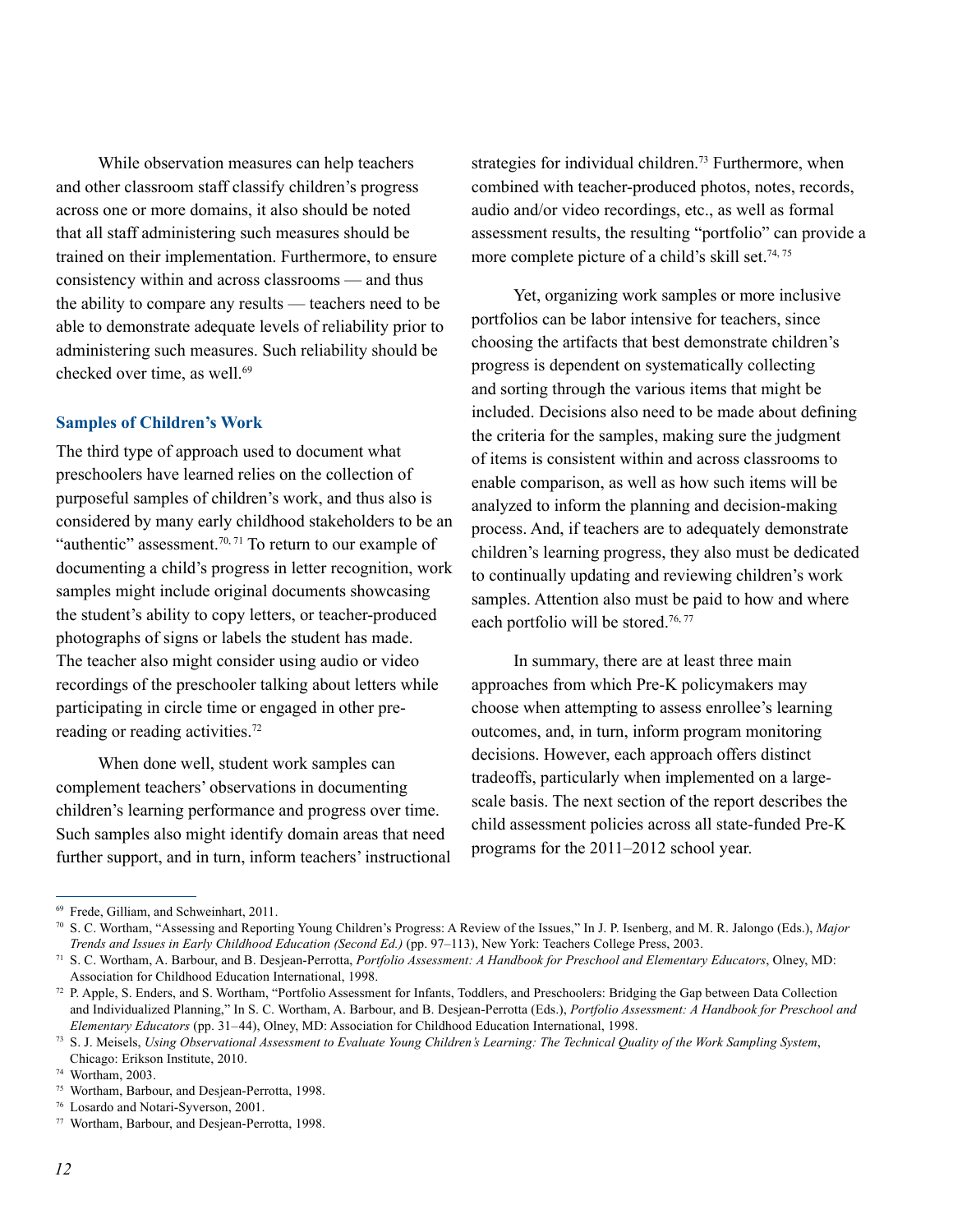This section of the report identifies and describes specific state Pre-K child assessment policies in effect for the 2011–2012 school year. Of particular interest are the specific measures cited in these policies and the assessment approaches under which these measures can be categorized. Also highlighted are the policies on the degree of choice Pre-K providers have in selecting which specific measure(s) to use in their respective settings, as well as how often Pre-K assessments are to be administered and reported.

To provide this information, we relied on two sources of data. The first source was the information reported in NIEER's 2009–2010 *State Preschool Yearbook* <sup>78</sup> about each of the 54 state-funded Pre-K initiatives. These data were useful in highlighting the purpose of the monitoring policies within these initiatives, as well as the various types of data collected to inform monitoring decisions.

While the *Yearbook* reports some data on Pre-K child assessment policies, this information was from the 2009–2010 school year. To identify and describe each program's current policies, we conducted a survey of state personnel involved in each of the 54 Pre-K initiatives identified in the *Yearbook*. The survey was conducted during the summer of 2011 and focused on three topics:

- The child outcome measure(s) that must or are allowed to be used;
- The degree of choice Pre-K providers have in selecting measures; and
- When learning outcome data are to be collected and reported.

Staff representing 53 of the 54 state-funded Pre-K programs highlighted in the *Yearbook* participated in

our survey, which represents a 98 percent response rate. Although one program did not respond, we were able to gather the desired information independently. Our results are presented below.

## **Measures to Be Used and Types of Approaches Represented**

The first survey question asked staff to report on their policies regarding any measures that individual program providers must or are allowed to use to collect child learning outcome data. If specific instruments were reported, we then categorized each program's respective policy based on whether it represented exclusive use of direct assessments or observation checklists/scales, or a combination of these approaches. The specific measures reported as required to be used or approved for use are displayed in the Appendix; however, we discuss here and summarize in Table 1 the data on the different approaches these measures represent.<sup>79</sup>

**Direct Assessments.** As can be seen in Table 1, four programs report policies that require the use of measures that can be exclusively categorized as direct assessments. And, while not the case with every assessment, as is evident from the titles of these instruments that can be found in the Appendix Table, they mainly focus on children's ability to recognize and/or name objects, as well as their familiarity with letters and letter sounds.

• Alabama Pre-K policy requires its providers to use the *Language and Emerging Literacy Assessment* (LELA), which was developed by a Head Start grantee in Alabama.<sup>80</sup> In addition, these providers are randomly assigned to administer the *Peabody Picture Vocabulary Test* (PPVT).<sup>81</sup>

<sup>78</sup> Barnett et al., 2010.

 $79$  While the use of work samples/portfolios is one approach to assessing children's learning, because no Pre-K program reports sole reliance on this approach, it is not included as a stand-alone column in Table 1.

<sup>80</sup> G. Cunningham, D. Hicks, and G. Williams, *Language and Emerging Literacy Assessment*, Birmingham, AL: Jefferson County Committee for Economic Opportunity Head Start, 2002.

<sup>81</sup> L. Dunn and L. Dunn, *Peabody Picture Vocabulary Test, Third Edition,* Circle Pines, MN: American Guidance Service, 1997.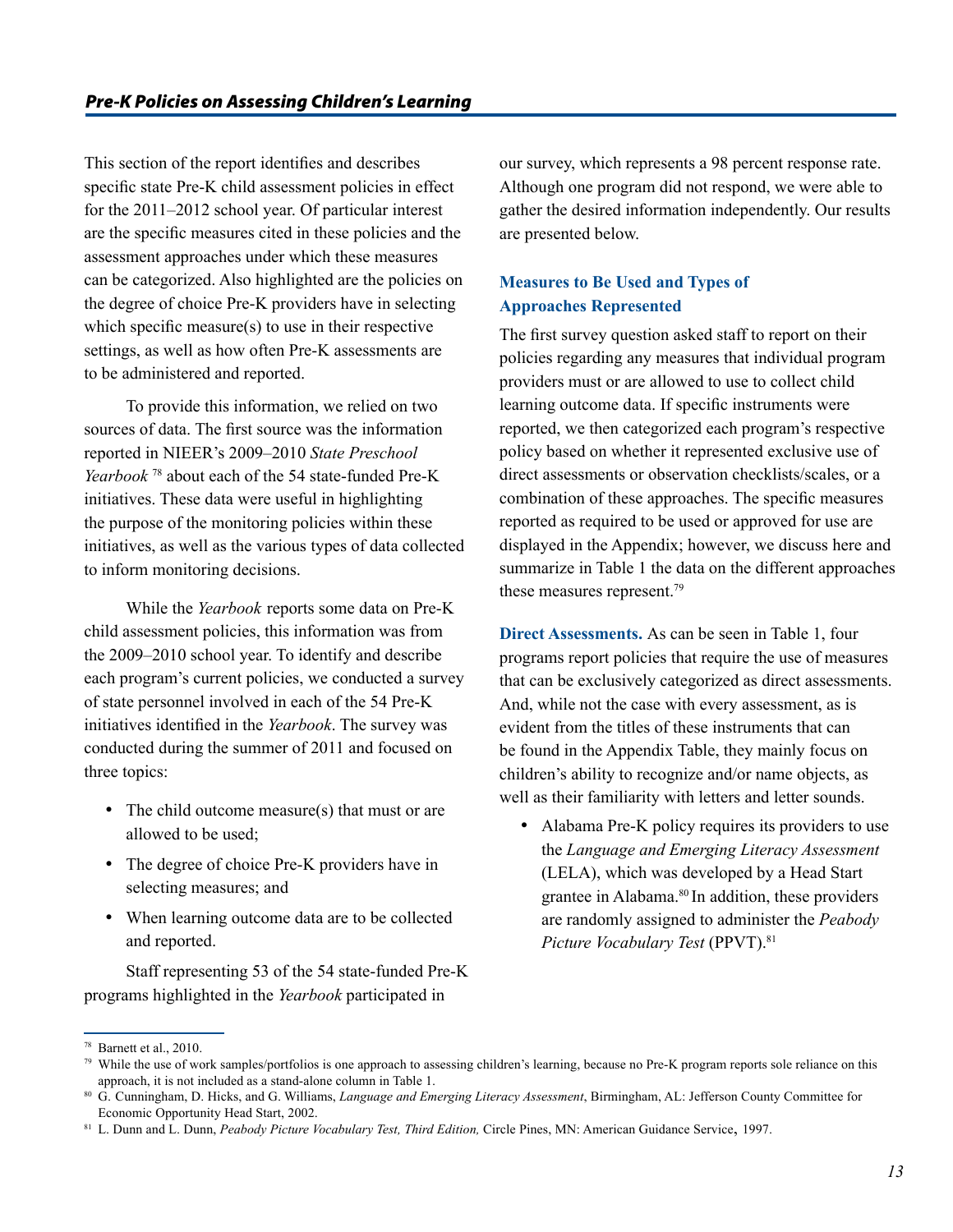# *Table 1. Assessment Approaches Represented by State Pre-K Policies*

|                                                                                                                                          | Direct Assessment | Observation<br>Scale Only<br>Checklist/ | Combination of<br>Approaches | Not Specified<br>Assessments<br>One or All | Data Not Required<br><b>Child Outcome</b> |
|------------------------------------------------------------------------------------------------------------------------------------------|-------------------|-----------------------------------------|------------------------------|--------------------------------------------|-------------------------------------------|
| Pre-K Program (n=54)                                                                                                                     | ðmly              |                                         |                              |                                            |                                           |
| Alabama First Class Voluntary Pre-Kindergarten Program                                                                                   | Χ                 |                                         |                              |                                            |                                           |
| Alaska Pilot Prekindergarten Program                                                                                                     | $\pmb{\times}$    |                                         |                              |                                            |                                           |
| Arizona Early Childhood Block Grant - Prekindergarten Component                                                                          |                   | Χ                                       |                              |                                            |                                           |
| Arkansas Better Chance/Arkansas Better Chance for School Success                                                                         |                   | X                                       |                              |                                            |                                           |
| California State Preschool Program                                                                                                       |                   | Χ                                       |                              |                                            |                                           |
| Colorado Preschool Program                                                                                                               |                   | X                                       |                              |                                            |                                           |
| <b>Connecticut School Readiness</b>                                                                                                      |                   |                                         |                              | X                                          |                                           |
| Delaware Early Childhood Assistance Program (ECAP)                                                                                       |                   | X                                       |                              |                                            |                                           |
| District of Columbia Charter School Pre-K (DC Charter)                                                                                   |                   |                                         |                              | X                                          |                                           |
| District of Columbia Pre-kindergarten Expansion and Enhancement Program (DC PEEP)                                                        |                   |                                         |                              | X                                          |                                           |
| Florida Voluntary Prekindergarten Program                                                                                                |                   |                                         | X                            |                                            |                                           |
| Georgia Pre-K Program                                                                                                                    |                   | X                                       |                              |                                            |                                           |
| Illinois Preschool for All                                                                                                               |                   |                                         | X                            |                                            |                                           |
| <b>Iowa Shared Visions</b>                                                                                                               |                   | X                                       |                              |                                            |                                           |
| Iowa Statewide Voluntary Preschool Program (SVPP)                                                                                        |                   | X                                       |                              |                                            |                                           |
| Kansas At-Risk Four-Year-Old Children Preschool Program                                                                                  |                   |                                         |                              | X                                          |                                           |
| Kansas Pre-K Pilot Program                                                                                                               |                   |                                         |                              | X                                          |                                           |
| Kentucky Preschool Program                                                                                                               |                   |                                         | X                            |                                            |                                           |
| Louisiana Cecil J. Picard LA4 Early Childhood Program                                                                                    |                   |                                         | X                            |                                            |                                           |
| Louisiana 8(g) Student Enhancement Block Grant Program                                                                                   |                   |                                         | X                            |                                            |                                           |
| Louisiana Non-Public Schools Early Childhood Development Program (NSECD)                                                                 |                   |                                         | Χ                            |                                            |                                           |
|                                                                                                                                          |                   |                                         |                              | X                                          |                                           |
| Maine Public Preschool Program                                                                                                           |                   |                                         |                              |                                            | X                                         |
| Maryland Prekindergarten Program                                                                                                         |                   | X                                       |                              |                                            |                                           |
| Massachusetts Universal Pre-Kindergarten (UPK) and Grant 391 Program                                                                     |                   |                                         |                              | X                                          |                                           |
| Michigan Great Start Readiness Program<br>Minnesota Head Start                                                                           |                   |                                         |                              | X                                          |                                           |
| Missouri Preschool Project                                                                                                               |                   | X                                       |                              |                                            |                                           |
|                                                                                                                                          |                   | X                                       |                              |                                            |                                           |
| Nebraska Early Childhood Education Program - Ages 3 to 5                                                                                 | X                 |                                         |                              |                                            |                                           |
| Nevada State Prekindergarten Education Program                                                                                           |                   |                                         |                              | X                                          |                                           |
| New Jersey Former Abbott & Expansion Districts (Abbott)                                                                                  |                   |                                         |                              | X                                          |                                           |
| New Jersey Former Early Childhood Program Aid Districts (ECPA)<br>New Jersey Former Early Launch to Learning Initiative Districts (ELLI) |                   |                                         |                              | X                                          |                                           |
| <b>New Mexico PreK</b>                                                                                                                   |                   |                                         |                              |                                            |                                           |
|                                                                                                                                          |                   | Χ                                       |                              | X                                          |                                           |
| New York Universal Prekindergarten                                                                                                       |                   |                                         |                              |                                            |                                           |
| North Carolina More at Four Pre-Kindergarten Program                                                                                     |                   | х                                       |                              |                                            |                                           |
| Ohio Early Childhood Education                                                                                                           |                   |                                         |                              | X                                          |                                           |
| Oklahoma Early Childhood Four-Year-Old Program                                                                                           |                   |                                         |                              | X                                          |                                           |
| Oregon Head Start Prekindergarten                                                                                                        |                   |                                         |                              | Χ                                          |                                           |
| Pennsylvania Education Accountability Block Grant (EABG)                                                                                 |                   | х                                       |                              |                                            |                                           |
| Pennsylvania Head Start Supplemental Assistance Program (HSSAP)                                                                          |                   | Χ                                       |                              |                                            |                                           |
| Pennsylvania Kindergarten for Four-Year-Olds & School-Based Pre-K (K4)                                                                   |                   |                                         |                              | X                                          |                                           |
| Pennsylvania Pre-K Counts                                                                                                                |                   | X                                       |                              |                                            |                                           |
| Rhode Island Prekindergarten Demonstration Project                                                                                       |                   |                                         | X                            |                                            |                                           |
| South Carolina Child Development Education Pilot Program (CDEPP)                                                                         |                   |                                         | X                            |                                            |                                           |
| South Carolina Half-Day Child Development Program (4K)                                                                                   |                   |                                         |                              | X                                          |                                           |
| Tennessee Voluntary Pre-K                                                                                                                |                   |                                         |                              |                                            | X                                         |
| Texas Public School Prekindergarten                                                                                                      |                   |                                         |                              |                                            | Χ                                         |
| Vermont Early Education Initiative                                                                                                       |                   | X                                       |                              |                                            |                                           |
| Vermont Prekindergarten Education - Act 62                                                                                               |                   | X                                       |                              |                                            |                                           |
| Virginia Preschool Initiative                                                                                                            | X                 |                                         |                              |                                            |                                           |
| Washington Early Childhood Education and Assistance Program (ECEAP)                                                                      |                   |                                         |                              | X                                          |                                           |
| West Virginia Universal Pre-K                                                                                                            |                   | X                                       |                              |                                            |                                           |
| Wisconsin Four-Year-Old Kindergarten Program (4K)                                                                                        |                   |                                         |                              |                                            | Χ                                         |
| Wisconsin Head Start State Supplement                                                                                                    |                   |                                         |                              | X                                          |                                           |
| <b>TOTAL # PROGRAMS</b>                                                                                                                  | 4                 | 19                                      | 8                            | 19                                         | 4                                         |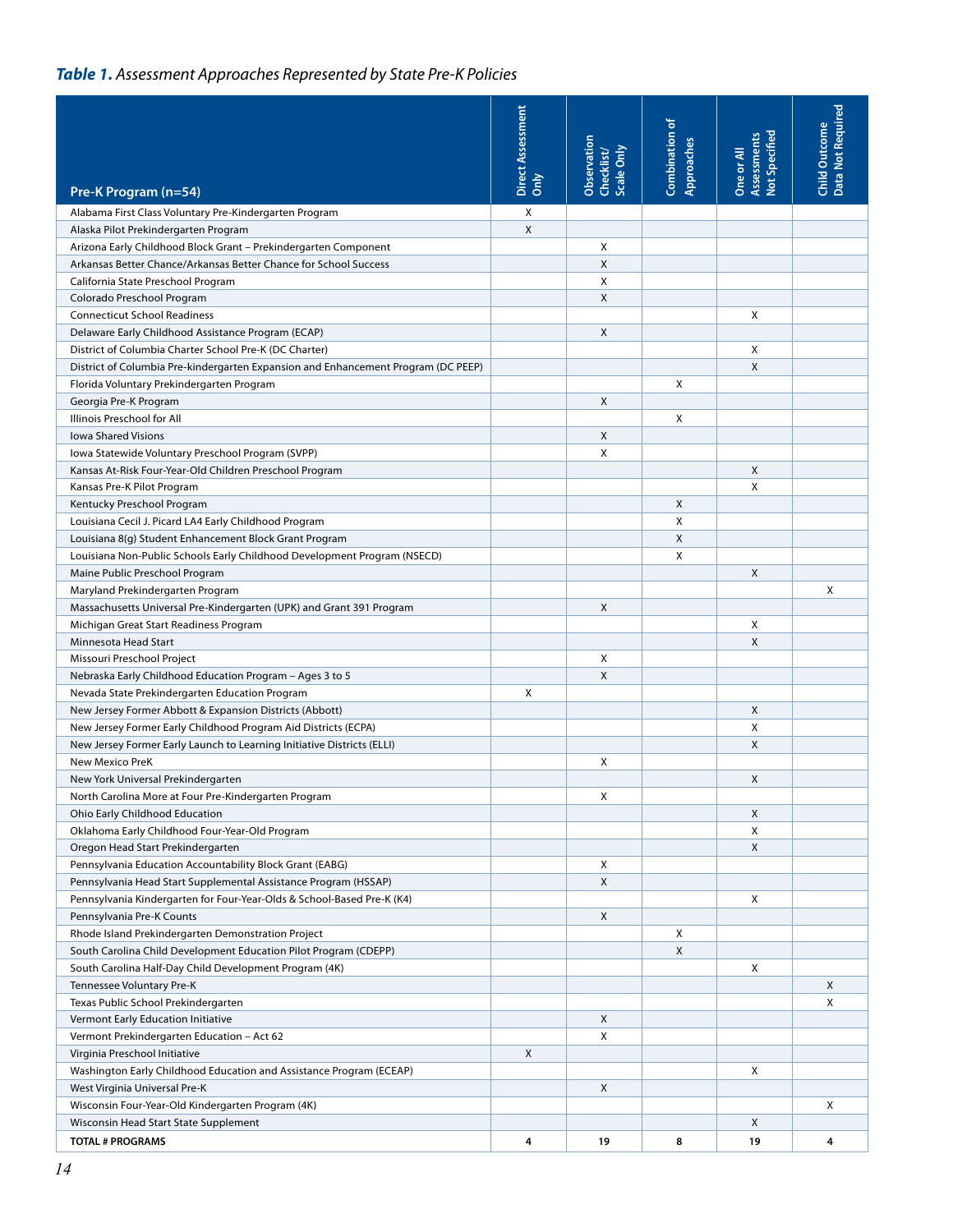- • Alaska also mandates use of the PPVT, as well as the *Developmental Indicators for the Assessment of*  Learning-Third Edition (DIAL-3).<sup>82</sup> The purpose of this latter measure is to identify children who may have developmental issues.
- Nevada providers also are required to use the PPVT, as well as the *Expressive One-Word Picture Vocabulary Test* (EOWPVT).83 In addition, if providers enroll children whose home language is not English, they also must use the *Pre-Language*  Assessment Scales (pre-LAS).<sup>84</sup>
- Providers participating in the Virginia Preschool Initiative must use the *Phonological Awareness Literacy Screening* (*PALS-PreK*), which was developed at the University of Virginia. <sup>85</sup>

**Observation Checklists and Scales.** Table 1 also shows that 19 programs report policies that require the use of measures that can be categorized as exclusively multidomain, observational checklists or scales. Across these 19 programs, there are 10 observation protocols that potentially are in use. However, the two most frequently cited measures in these programs' policies are *Teaching Strategies GOLD*<sup>86</sup> and *Work Sampling System*. <sup>87</sup> These measures are similar in that each is set up with distinct domain areas and indicators within each domain. In addition, both include domains focusing on social/ emotional and physical development, language, literacy,

math, science, and social studies, as well as the arts. These two measures also have some differences. For example, *Teaching Strategies Gold* has 38 indicators, while the *Work Sampling System* uses a total of 55 items. In addition, the number of progress levels for each indicator varies. In the *Work Sampling System*, a child's performance is rated as Not Yet, In Process, or Proficient, whereas the GOLD system relies on nine progress levels.

The observational measures that are required to be used in the programs in California, Missouri and New Mexico were developed by their respective Departments of Education.

- • California uses the *Desired Results Developmental Profile-Preschool,* which maps onto the state's preschool learning standards.88 This measure has seven domains and 43 indicators, with a child's mastery of any indicator scored as Not Yet, Exploring, Developing, Building, or Integrating.
- Pre-K providers in Missouri rely on a measure called the *Preschool Exit Observational Instrument*. This measure has 65 indicators and focuses on seven different domains, including conventional knowledge, communication, and mathematical/physical knowledge. Six of the seven domains are scored as Not Yet/Almost Never, Occasionally/Sometimes, or Almost Always.<sup>89</sup>

<sup>82</sup> C. Mardell-Czudnowski, and D. S. Goldenberg, *Developmental Indicators for the Assessment of Learning – Third Edition (DIAL-3)*, Bloomington, MN: Pearson Assessments, 1998.

<sup>83</sup> R. Brownell, *Expressive One-Word Picture Vocabulary Test (EOPVT; 3rd Edition)*, Novato, CA: Academic Therapy Publications, 2001.

<sup>84</sup> S. E. Duncan, and E. A. DeAvila, *Pre-LAS 2000*, Monterey, CA: CTB/McGraw-Hill, 1998.

<sup>85</sup> M. Ivernizzi, A. Sullivan, J. Meier, and L. Swank, *Pre-K Teachers Manual: PALS Phonological Awareness Literacy Screening*. Charlottesville, VA: University of Virginia, 2004.

<sup>86</sup> Teaching Strategies, Inc., *Research Foundation: Teaching Strategies GOLD Assessment System,* Washington, DC, 2010.

<sup>87</sup> S. J. Meisels, J. R. Jablon, D. B. Marsden, M. L. Dichtelmiller, and A. B. Dorfman, *The Work Sampling System* (4th Ed.), New York: Pearson Early Learning, 2001.

<sup>88</sup> California Department of Education Child Development Division, *Desired Results Development Profile – Preschool*, Sacramento, CA, 2010.

<sup>89</sup> Missouri Department of Elementary and Secondary Education, *School Entry Profile Preschool Assessment Project Edition: Administrative Manual,*  Jefferson City, MO, 2008.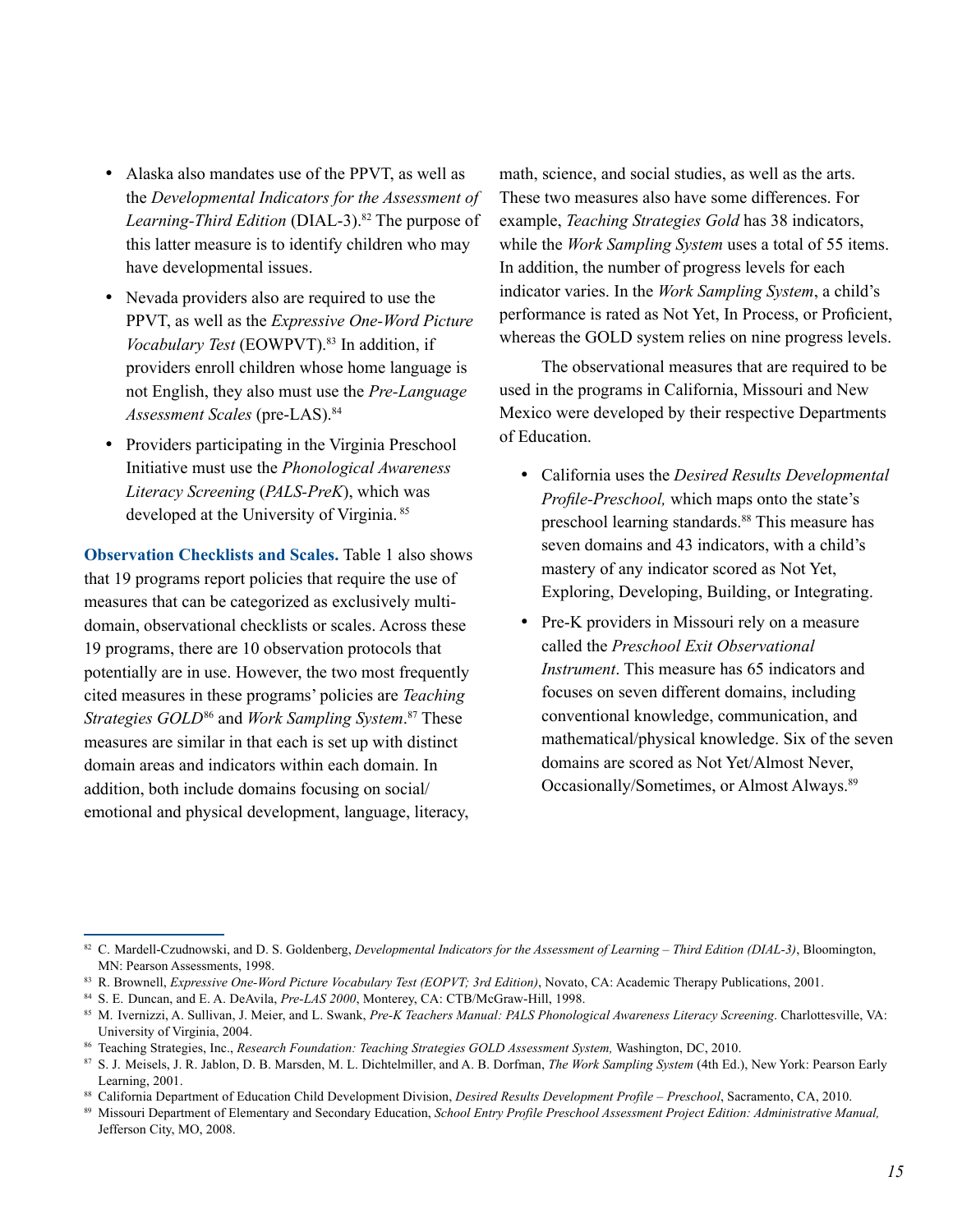• New Mexico's *Early Learning Outcomes Observational Assessment* has 25 indicators. Children are rated on a 1–5 scale, with the individual numbers representing "Not yet demonstrating for PreK" (1) to "Making progress for PreK" (3) and "Exceeds expectations for PreK"  $(5)$ .<sup>90</sup>

**Combination of Measures Approaches.** Table 1 shows that eight programs report policies in which the measures cited represent a combination of direct assessments, observation protocols, and/or portfolios. For example:

- Voluntary Preschool Initiative providers in Florida must use the Florida Kindergarten Readiness Screener (FLKRS), which couples a subset of an observation system with a norm-referenced measure that focuses on letter naming and phonemic awareness.91
- Providers in Illinois' Preschool for All program may choose from among five observation protocols and two developmental screening instruments.
- In the Kentucky Preschool Program, Pre-K providers have a choice of 10 observational protocols and two developmental screening instruments.
- All three Pre-K programs in Louisiana require providers to document what preschoolers have learned through the use of both a specific observational measure and portfolios of student work.

• Rhode Island requires its Pre-K providers to use both a single observation protocol and three norm-referenced assessments.

**Non-specified Assessments.** Finally, 19 programs allow individual providers to choose one or all of the measures used to determine enrollees' learning outcomes. For example:

- New Jersey requires providers in its three Pre-K programs to choose from a menu of observation measures to gather data on children's ongoing learning, but also to use a locally determined, norm-referenced screening measure.
- Ohio Pre-K providers must use the age-appropriate version of the *Ages and Stages Questionnaires: Social-Emotional* (ASQ)<sup>92</sup>, which can serve as a screener for developmental delays, as well as the *Individual Growth and Development Indicators for Preschool-Aged Children* (also known as *Get it, Got it, Go*) 93, which was developed at the University of Minnesota and focuses on preschoolers' expressive language and early literacy skills. In addition, providers need to choose a curriculum-embedded assessment, with the curriculum chosen aligned with the state's Pre-Kindergarten Content Standards.
- Ohio and Washington providers must use specific measures, but the required additional measures may be locally determined. Thirteen additional program policies allow various degrees of choice, as well. These choice models are discussed next.

<sup>90</sup> New Mexico Public Education Department, *New Mexico 3- and 4-year-old Early Learning Outcomes 2010: Essential Indicators with Rubrics*, Albuquerque: NM, 2010.

<sup>91</sup> Florida Institute of Education at the University of North Florida, *Florida's Early Learning Standards and the Florida Kindergarten Readiness Screener: Briefing Paper, Strategy 1: Objective 1, Virtual School Readiness Incubator Project*, Jacksonville, FL, 2007.

<sup>92</sup> D. Bricker, and J. Squires (with L. Mounts, L. Potter, R. Nickel, E. Twombly, and J. Farrell), *Ages & Stages Questionnaires® (ASQ): A Parent-Completed, Child-Monitoring* System (2nd ed.), Baltimore: Paul H. Brookes Publishing Co., 1999.

<sup>93</sup> S. R. McConnell, M. A. McEvoy, J. S. Priest, and K. M. Missal, *Individual Growth and Development Indicators for Preschool-Aged Children* (*Get it, Got it, Go*)*,* Minneapolis, MN: Center for Early Education and Development, University of Minnesota, 2001.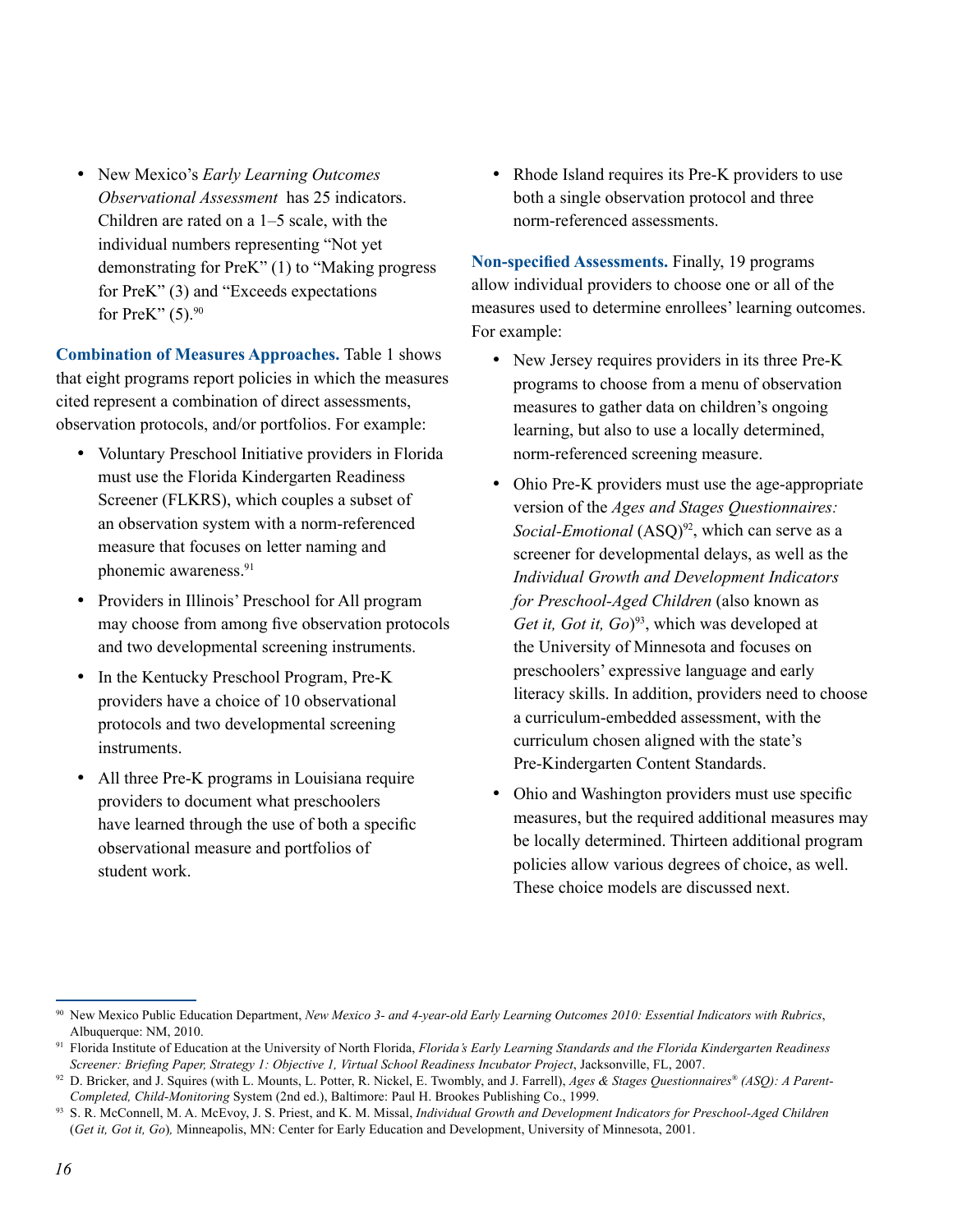## **Pre-K Provider Degree of Choice in Selecting Measures to Be Used**

A second purpose of our survey was to determine whether individual Pre-K providers must use a universal measure, choose from a menu of approved instruments, and/or determine at the local level which assessment(s) to use. Table 2 displays the results of our analysis for this research question.

Of the 50 Pre-K programs that have policies on the collection of child outcome data:

- 21 report a policy mandating the use of a required measure or measures. Included in these "nochoice" programs are the same four programs with policies requiring use of specific direct assessments, as well as 11 programs with policies mandating exclusive use of a specific observation protocol. In addition, the programs in Florida, Louisiana, and Rhode Island, as well as the South Carolina CDEPP program, mandate use of measures that represent more than one type of approach to assessing children's learning.
- 10 programs have policies that allow Pre-K providers to select from a menu of approved child outcome measures. Within this group, eight programs rely exclusively on measures that can be categorized as observation protocols. The remaining two programs allow providers to choose from a menu containing both observation instruments and direct assessments. No matter what the type contained in these menus, the range of choices is between two and 11. Among these "menu" Pre-K programs, providers have an average of four child outcome measure options from which to choose.
- 19 programs allow individual providers to go beyond the menu approach by providing them with varying degrees of latitude to select which outcome measure(s) should be used.
	- $>$  As mentioned above, the programs in Washington and Ohio have policies mandating the use of specific measures, but also allow providers at the local level to determine which additional assessment(s) are appropriate for the program based on the population they serve and/ or the curriculum used.
	- ➣ New Jersey's program providers must select from a menu of three observation checklists to document children's learning, but also must determine at the local level which normreferenced screening measure will be used at the beginning of the school year to determine if children are in need of special services.
	- ➣ Providers in Minnesota and Wisconsin must choose measures that are aligned with federal Head Start regulations.
	- $\geq$  The remaining programs also allow child outcome measures to be locally determined, but under the restriction that the measures are aligned with state Pre-K standards for curriculum, children's early learning, or assessments.

In summary, just as state-funded Pre-K policies differ in terms of the types of child outcome learning assessments represented, they also vary in the extent to which providers at the local level may choose which assessments to administer. Perhaps not surprisingly, there also is variation in the policies on how often assessments are to be administered and the results reported.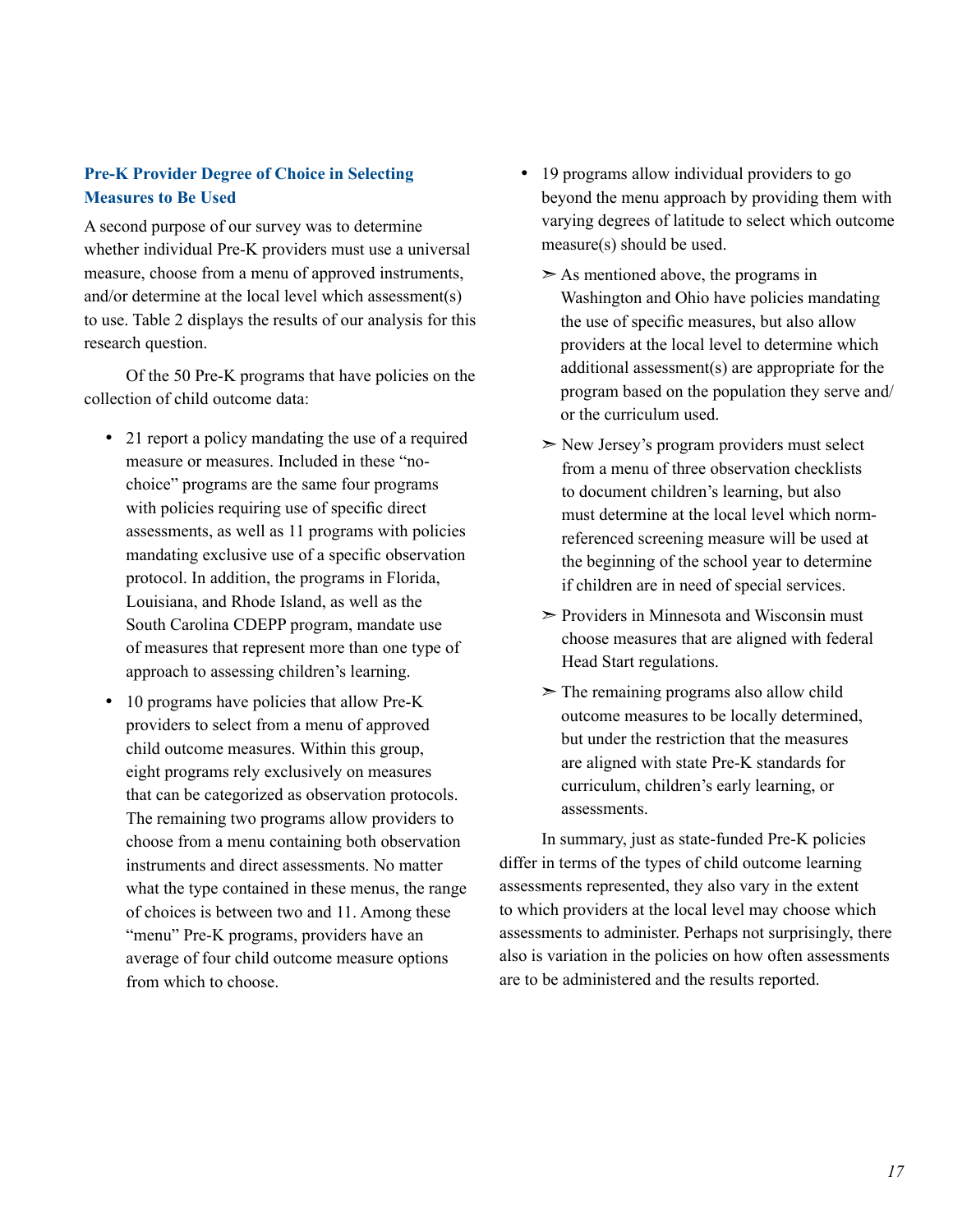# *Table 2. Degree of Choice Available for Selecting the Measure(s) to Be Used*

| <b>Degree of</b><br><b>Choice</b>                                                                                                             | <b>Direct Assessments</b><br>$(n=4)$     | <b>Observation</b><br><b>Checklist/Scale</b><br>$(n=19)$                                                                                                     | <b>Combination</b><br>of Approaches<br>$(n=8)$                                                        | One or All<br><b>Assessments</b><br><b>Not Specified</b><br>$(n=19)$                                                                                                       |
|-----------------------------------------------------------------------------------------------------------------------------------------------|------------------------------------------|--------------------------------------------------------------------------------------------------------------------------------------------------------------|-------------------------------------------------------------------------------------------------------|----------------------------------------------------------------------------------------------------------------------------------------------------------------------------|
| No choice/Universal<br>$measure(s)$ (n=21)                                                                                                    | Alabama<br>Alaska*<br>Nevada<br>Virginia | Arizona<br>Arkansas<br>California<br>Delaware<br>Georgia<br>lowa Shared Visions*<br>lowa SVPP*<br>Missouri<br>Nebraska<br>New Mexico<br>West Virginia        | Florida<br>Louisiana LA4<br>Louisiana 8(q)<br>Louisiana NSECD<br>Rhode Island<br>South Carolina CDEPP |                                                                                                                                                                            |
| Select from approved menu<br>of measure choices (n=10)                                                                                        |                                          | Colorado<br>Massachusetts<br><b>North Carolina</b><br>Pennsylvania EABG<br>Pennsylvania HSSAP<br>PA PreK Counts<br>Vermont Act 62<br>Vermont Early Education | Illinois<br>Kentucky                                                                                  |                                                                                                                                                                            |
| Universal measure plus<br>locally determined measure<br>aligned with Pre-K learning,<br>curriculum, and/or<br>assessment standards<br>$(n=2)$ |                                          |                                                                                                                                                              |                                                                                                       | Ohio<br>Washington                                                                                                                                                         |
| Observation menu plus<br>locally determined norm-<br>referenced developmental<br>screener (n=3)                                               |                                          |                                                                                                                                                              |                                                                                                       | New Jersey Abbott<br>New Jersey ECPA<br>New Jersey ELLI                                                                                                                    |
| All measures locally<br>determined, but<br>aligned with federal<br>Head Start regulations<br>$(n=2)$                                          |                                          |                                                                                                                                                              |                                                                                                       | Minnesota<br><b>Wisconsin Head Start</b>                                                                                                                                   |
| All measures locally<br>determined, but aligned<br>with Pre-K learning,<br>curriculum, and/or<br>assessment standards<br>$(n=12)$             |                                          |                                                                                                                                                              |                                                                                                       | Connecticut<br>DC Charter<br>DC PEEP<br>Kansas At-Risk<br>Kansas PreK Pilot<br>Maine<br>Michigan<br>New York<br>Oklahoma<br>Oregon<br>Pennsylvania K4<br>South Carolina 4K |

\*Pre-K providers in these programs also may use an additional, locally determined instrument, but are not required to do so.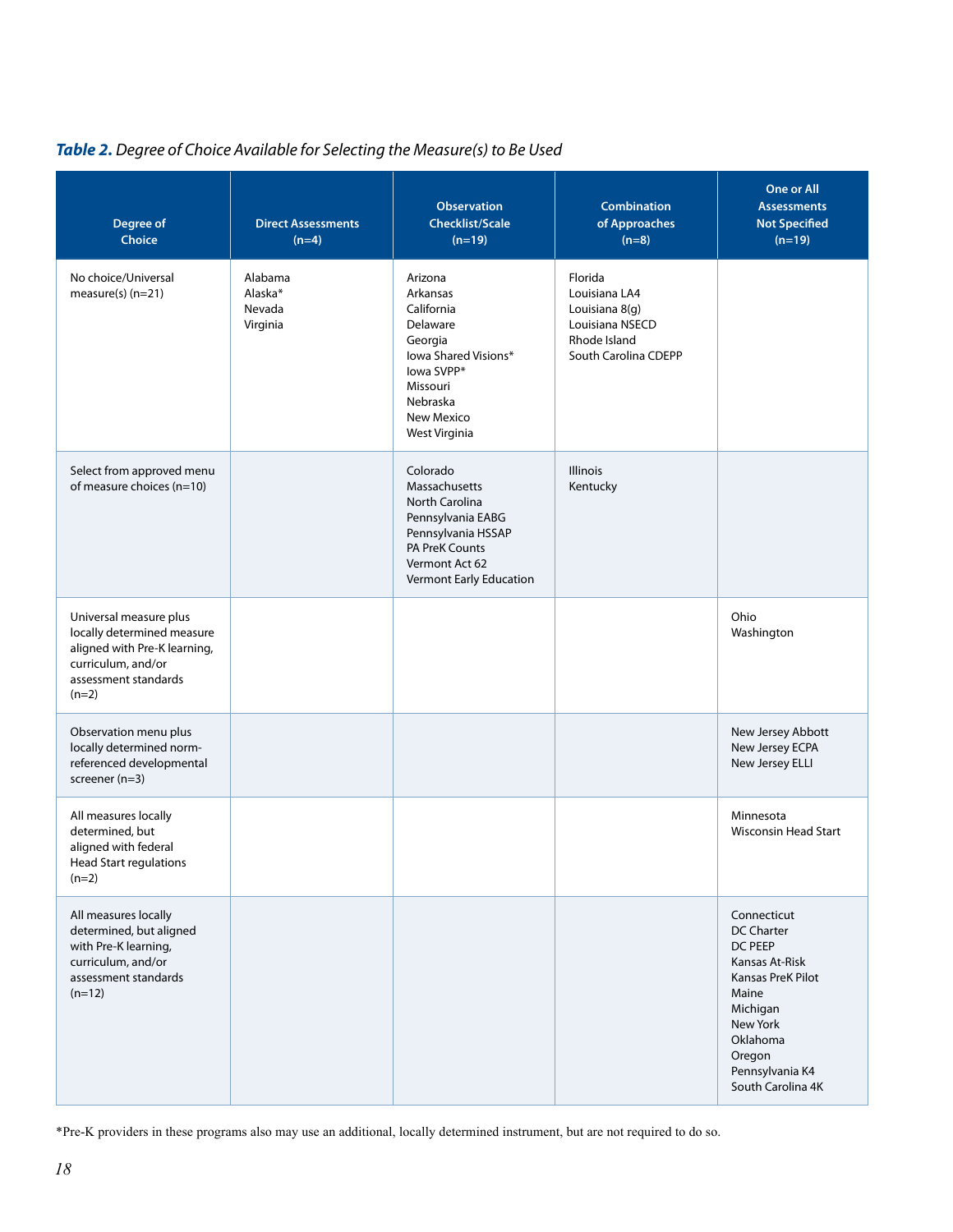## **Frequency of Assessment Administration and Reporting**

Our third survey question focused on the frequency with which child outcome data are collected and reported. As might be expected given the results of our first two survey questions, Pre-K policies differed in this area, as well (see Table 3).

The following examples represent the range of frequency:

- Three programs report that the administration of child outcome measures takes place once per year. In Missouri, this data collection occurs at the end of the year. Florida's policy is unique in that assessment of what children have learned must take place within 30 days of kindergarten entry, rather than while children are enrolled in the state's VPK program.
- 14 programs report that documentation of children's learning must occur at least twice each school year, typically in the fall and the spring. Measuring children's learning outcomes at these two points in time can provide programs with the opportunity to track changes over the course of the school year.
- 14 programs report that such data must be gathered a minimum of three or four times per year.
- Providers in Georgia's Bright from the Start program must collect child outcome data every five weeks, which means that in their 160-day school year, assessments might take place at least five times.
- 10 programs have measure-dependent policies. In Ohio, for example, providers must use the observation measure in the fall, but the normreferenced measure is required in the fall and the spring. Rhode Island Pre-K providers also must use direct assessments in the fall and spring, but collect observation checklist-based data three times per year.
- Eight programs do not report policies regarding how many times children's learning outcome assessments must be administered and reported. Six of these programs allow providers to locally determine all child outcome measures to be used as well. And, while the programs in Illinois and North Carolina do not provide this degree of choice, they do provide a menu of approved measures. Therefore, the lack of policies on administration and reporting frequency within all eight of these programs may reflect the difficulty in determining a "one size fits all" frequency. This would seem to be the case especially given that some direct assessments are better used as an initial developmental screen, while the observation protocols ideally should be used at least in the beginning and end of the school year to track children's learning over the course of their enrollment in Pre-K.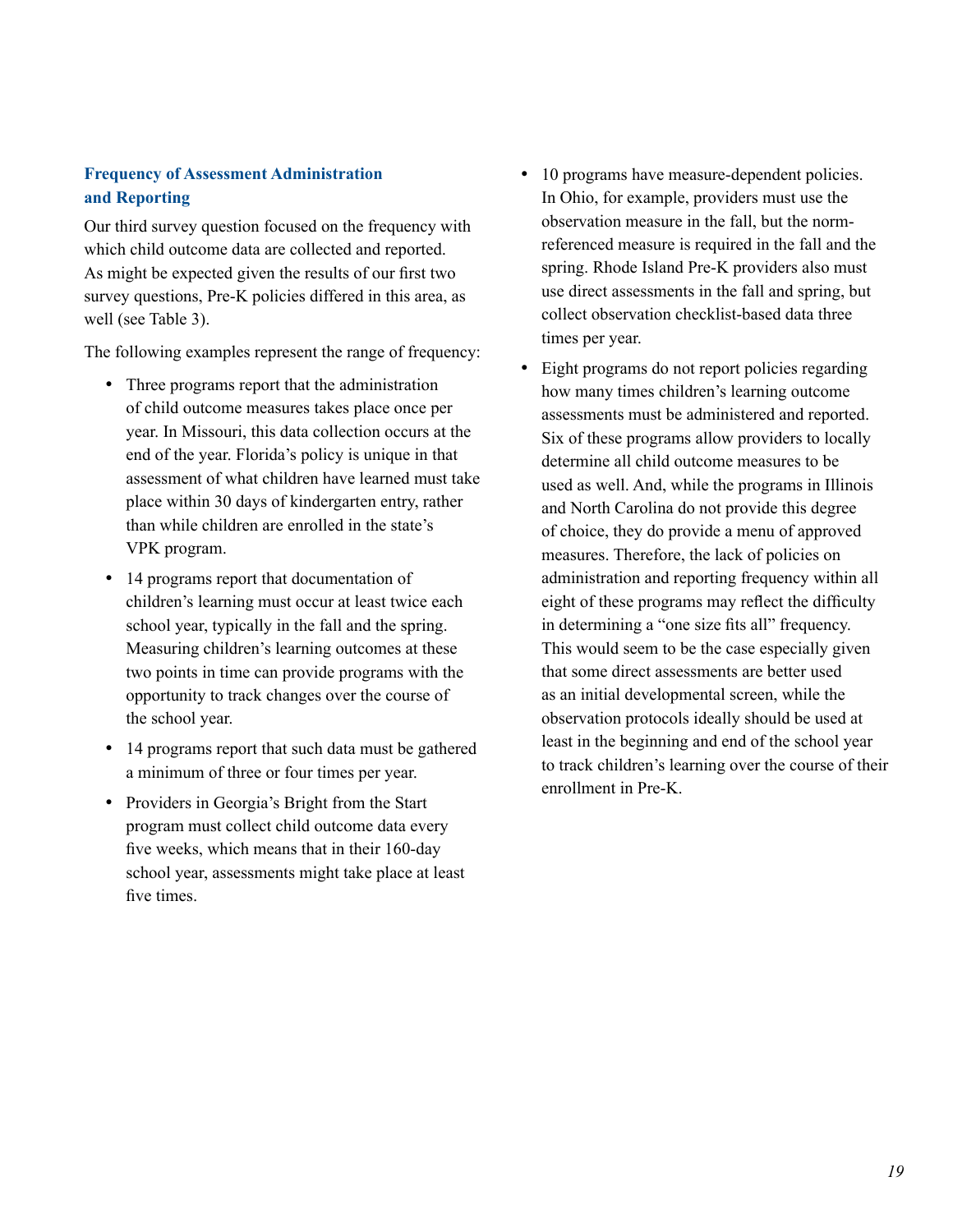# *Table 3. Policies on Frequency of Child Assessment Administration and Reporting*

|                                                                                      |   |                |   |   |          | <b>Number of Times Per Year</b> |                                |                                                                                  |
|--------------------------------------------------------------------------------------|---|----------------|---|---|----------|---------------------------------|--------------------------------|----------------------------------------------------------------------------------|
| <b>Pre-K Program</b>                                                                 | 1 | $\overline{2}$ | 3 | 4 | $\geq 5$ | <b>Measure</b><br>Dependent     | <b>Not</b><br><b>Specified</b> | <b>Notes</b>                                                                     |
| Alabama First Class Voluntary Pre-Kindergarten Program                               |   | X              |   |   |          |                                 |                                |                                                                                  |
| Alaska Pilot Prekindergarten Program                                                 |   | X              |   |   |          |                                 |                                |                                                                                  |
| Arizona Early Childhood Block Grant -<br>Prekindergarten Component                   |   |                | X |   |          |                                 |                                |                                                                                  |
| Arkansas Better Chance/Arkansas Better Chance<br>for School Success                  |   |                | X |   |          |                                 |                                |                                                                                  |
| California State Preschool Program                                                   |   | X              |   |   |          |                                 |                                |                                                                                  |
| Colorado Preschool Program                                                           |   |                | X |   |          |                                 |                                |                                                                                  |
| <b>Connecticut School Readiness</b>                                                  |   |                | X |   |          |                                 |                                |                                                                                  |
| Delaware Early Childhood Assistance Program (ECAP)                                   |   |                | X |   |          |                                 |                                |                                                                                  |
| District of Columbia Charter School Pre-K (DC Charter)                               |   | X              |   |   |          |                                 |                                |                                                                                  |
| District of Columbia Pre-kindergarten Expansion and<br>Enhancement Program (DC PEEP) |   | X              |   |   |          |                                 |                                |                                                                                  |
| Florida Voluntary Prekindergarten Program                                            | X |                |   |   |          |                                 |                                | At K entry                                                                       |
| Georgia Pre-K Program                                                                |   |                |   |   | X        |                                 |                                | Every 5 weeks                                                                    |
| Illinois Preschool for All                                                           |   |                |   |   |          |                                 | X                              | Menu with two types                                                              |
| <b>Iowa Shared Visions</b>                                                           |   |                | X |   |          |                                 |                                |                                                                                  |
| Iowa Statewide Voluntary Preschool Program (SVPP)                                    |   |                | X |   |          |                                 |                                |                                                                                  |
| Kansas At-Risk Four-Year-Old Children Preschool Program                              |   | X              |   |   |          |                                 |                                |                                                                                  |
| Kansas Pre-K Pilot Program                                                           |   | X              |   |   |          |                                 |                                |                                                                                  |
| Kentucky Preschool Program                                                           | X |                |   |   |          |                                 |                                | Ongoing assessment, but reported at least annually                               |
| Louisiana Cecil J. Picard LA4 Early Childhood Program                                |   |                |   |   |          | X                               |                                | Observation: 2 times per year<br>Portfolio: ongoing                              |
| Louisiana 8(g) Student Enhancement Block Grant Program                               |   |                |   |   |          | X                               |                                | Observation: 2 times per year<br>Portfolio: ongoing                              |
| Louisiana Non-Public Schools Early Childhood<br>Development Program (NSECD)          |   |                |   |   |          | X                               |                                | Observation: 3 times per year<br>Portfolio: ongoing                              |
| Maine Public Preschool Program                                                       |   |                |   |   |          |                                 | X                              | Measure determined locally                                                       |
| Massachusetts Universal Pre-Kindergarten (UPK)<br>and Grant 391 Program              |   | X              |   |   |          |                                 |                                |                                                                                  |
| Michigan Great Start Readiness Program                                               |   |                |   |   |          | X                               |                                | Developmental screen: 1 time per year<br>Ongoing administration of child measure |
| Minnesota Head Start                                                                 |   |                |   |   |          |                                 | X                              | Measure determined locally                                                       |
| Missouri Preschool Project                                                           | X |                |   |   |          |                                 |                                | At PreK Exit                                                                     |
| Nebraska Early Childhood Education Program - Ages 3 to 5                             |   |                | X |   |          |                                 |                                | In 12-month programs, 4 times per year                                           |
| Nevada State Prekindergarten Education Program                                       |   | X              |   |   |          |                                 |                                |                                                                                  |

(continued on next page)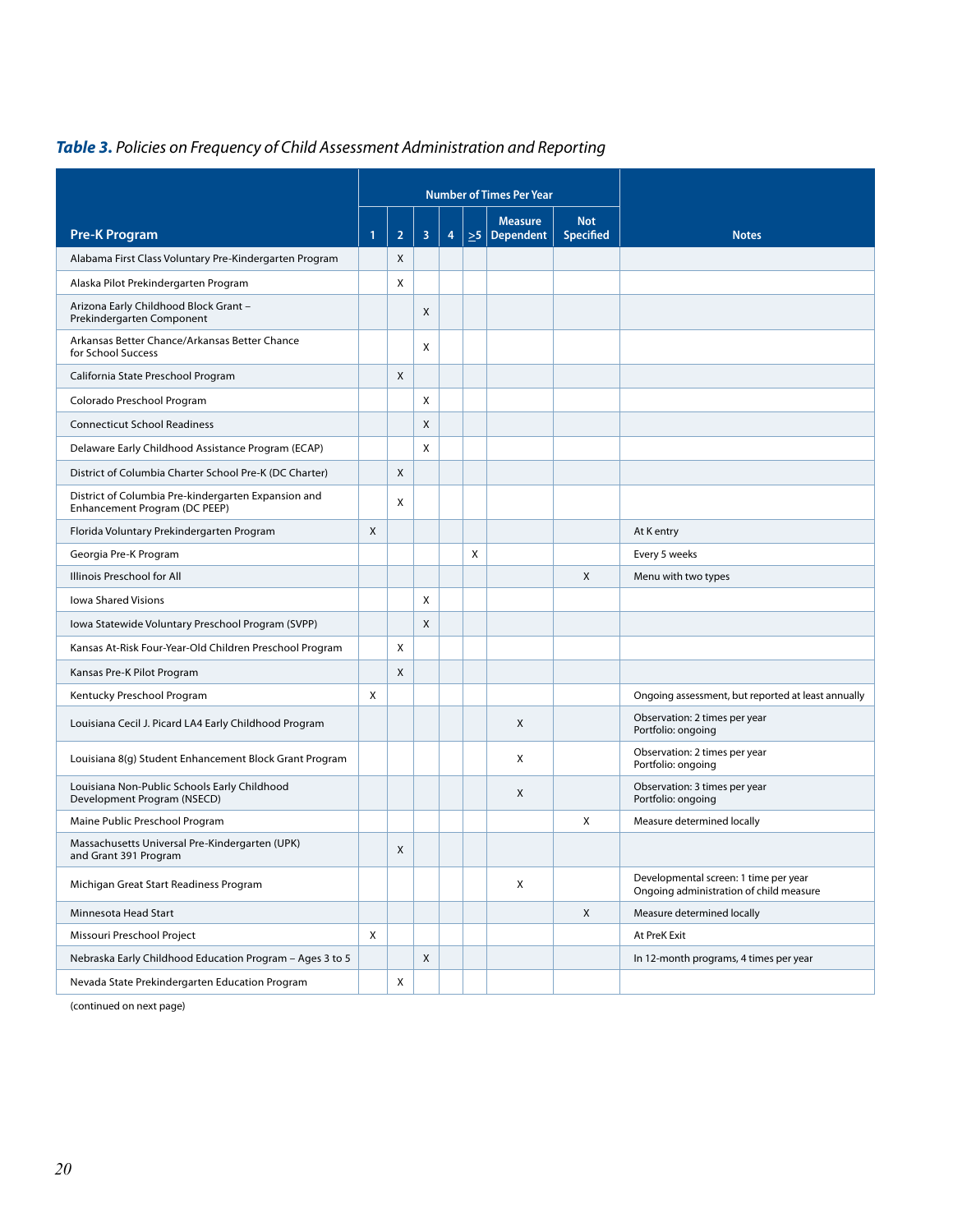|                                                                           |                         |                |                         |              |              | <b>Number of Times Per Year</b>    |                                |                                                                                                                  |
|---------------------------------------------------------------------------|-------------------------|----------------|-------------------------|--------------|--------------|------------------------------------|--------------------------------|------------------------------------------------------------------------------------------------------------------|
|                                                                           |                         |                |                         |              |              |                                    |                                |                                                                                                                  |
| <b>Pre-K Program</b>                                                      | 1                       | $\overline{2}$ | $\overline{\mathbf{3}}$ | 4            | $\geq 5$     | <b>Measure</b><br><b>Dependent</b> | <b>Not</b><br><b>Specified</b> | <b>Notes</b>                                                                                                     |
| New Jersey Former Abbott & Expansion Districts (Abbott)                   |                         |                |                         |              |              | X                                  |                                | Locally determined developmental screen:<br>1 time per year<br>Observation menu: not specified                   |
| New Jersey Former Early Childhood Program<br>Aid Districts (ECPA)         |                         |                |                         |              |              | Χ                                  |                                | Locally determined developmental screen:<br>1 time per year<br>Observation menu: not specified                   |
| New Jersey Former Early Launch to Learning<br>Initiative Districts (ELLI) |                         |                |                         |              |              | X                                  |                                | Locally determined developmental screen:<br>1 time per year<br>Observation menu: not specified                   |
| <b>New Mexico PreK</b>                                                    |                         | X              |                         |              |              |                                    |                                | Ongoing administration of observation,<br>submitted 2 times per year                                             |
| New York Universal Prekindergarten                                        |                         |                |                         |              |              | X                                  |                                | Locally determined developmental screen:<br>1 time per year<br>Administration of child measure: 2 times per year |
| North Carolina More at Four Pre-Kindergarten Program                      |                         |                |                         |              |              |                                    | X                              | Observation menu                                                                                                 |
| Ohio Early Childhood Education                                            |                         |                |                         |              |              | X                                  |                                |                                                                                                                  |
| Oklahoma Early Childhood Four-Year-Old Program                            |                         |                |                         |              |              |                                    | X                              | Measure determined locally                                                                                       |
| Oregon Head Start Prekindergarten                                         |                         |                | X                       |              |              |                                    |                                | Ongoing administration of measure,<br>submitted 3 times per year                                                 |
| Pennsylvania Education Accountability Block Grant (EABG)                  |                         |                | X                       |              |              |                                    |                                |                                                                                                                  |
| Pennsylvania Head Start Supplemental<br>Assistance Program (HSSAP)        |                         |                | X                       |              |              |                                    |                                |                                                                                                                  |
| Pennsylvania Kindergarten for Four-Year-Olds &<br>School-Based Pre-K (K4) |                         |                |                         |              |              |                                    | X                              | Measure determined locally                                                                                       |
| Pennsylvania Pre-K Counts                                                 |                         |                | X                       |              |              |                                    |                                |                                                                                                                  |
| Rhode Island Prekindergarten Demonstration Project                        |                         |                |                         |              |              | $\mathsf{X}$                       |                                | Direct assessment: 2 times per year<br>Observation: 3 times per year                                             |
| South Carolina Child Development Education<br>Pilot Program (CDEPP)       |                         |                |                         | X            |              |                                    |                                |                                                                                                                  |
| South Carolina Half-Day Child Development Program (4K)                    |                         |                |                         |              |              |                                    | X                              | Measure determined locally                                                                                       |
| Vermont Early Education Initiative                                        |                         | X              |                         |              |              |                                    |                                |                                                                                                                  |
| Vermont Prekindergarten Education - Act 62                                |                         | X              |                         |              |              |                                    |                                |                                                                                                                  |
| Virginia Preschool Initiative                                             |                         | X              |                         |              |              |                                    |                                |                                                                                                                  |
| Washington Early Childhood Education and<br>Assistance Program (ECEAP)    |                         | X              |                         |              |              |                                    |                                |                                                                                                                  |
| West Virginia Universal Pre-K                                             |                         |                | X                       |              |              |                                    |                                |                                                                                                                  |
| Wisconsin Head Start State Supplement                                     |                         |                |                         |              |              |                                    | X                              | Measure determined locally                                                                                       |
| <b>TOTAL</b>                                                              | $\overline{\mathbf{3}}$ | 14             | 13                      | $\mathbf{1}$ | $\mathbf{1}$ | 10                                 | 8                              |                                                                                                                  |

# *Table 3 (continued). Policies on Frequency of Child Assessment Administration and Reporting*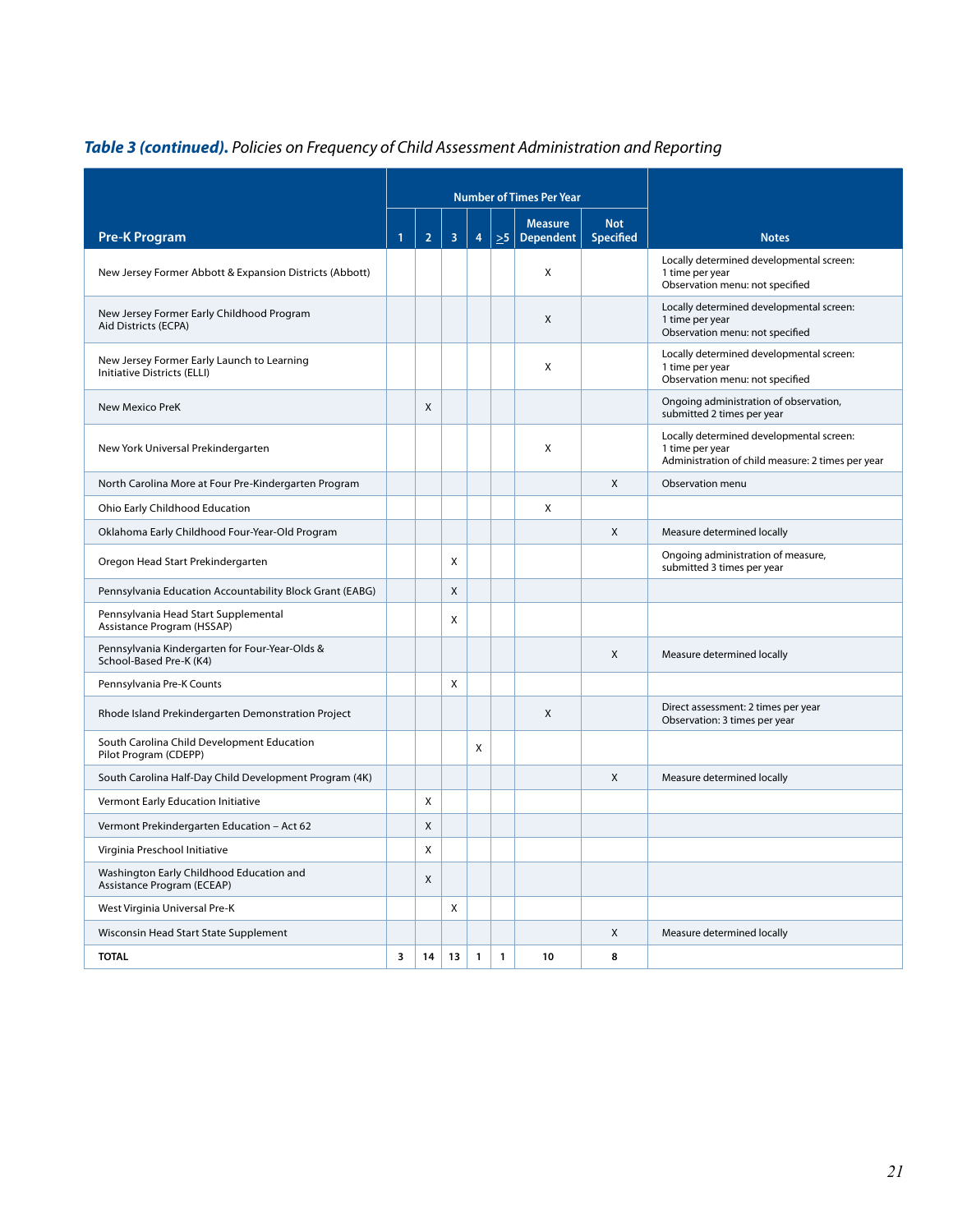The purpose of this report was to provide a comprehensive picture of state-funded Pre-K policies on assessing children's learning, as well as highlight the particular challenges inherent in determining what young children know and can do. Such a "primer" hopefully will be useful to education policymakers and practitioners as early education initiatives expand and the need to document their effectiveness increases, particularly in challenging economic times. In addition, since an important selection criterion for Race to the Top – Early Learning Challenge proposals was how applying states planned to use assessments and assessment results to improve the quality of early childhood programs that serve high-needs children,<sup>94</sup> this report also was designed to provide relevant information for state policymakers and practitioners who wish to improve their assessment literacy.

States are active in the Pre-K policy arena. Of the 54 state Pre-K programs in operation in 40 states and the District of Columbia, 50 have established policies concerning the collection of child outcome data to inform their monitoring process. While such data can contribute to policymakers' efforts to plan, implement, and review their respective Pre-K programs, those who make decisions about which measures will be used to generate learning outcome data also must be mindful of the special issues that are related to the assessment of young children. This is a particularly salient issue given the variety of decisions that are made as part of the larger monitoring process.

Pre-K assessment policies differ in a number of important areas. Analysis of the results of our survey shows variation in the actual measures that must or may be used, the type of assessment approaches that these instruments represent, the degree of choice that individual providers are afforded regarding which measures will

be used in their classrooms, and how frequently child outcome data are to be collected and reported. We did not investigate whether these variations among programs are reflective of the extent to which Pre-K programs rely on public schools, child care settings, and Head Start grantees; a state's history of allowing decisions to be made at the district level; and/or just the sheer number of measures available. No matter what the source, while this variation across policies demonstrates that the Pre-K field has not yet established a standard child assessment policy model, we do note several trends.

#### **Preference for an Observation Protocol Approach**

First, in looking across all 50 programs that are required by policy to collect learning outcome data and specify which measures must or may be used, we see a preference for comprehensive observation-based protocols over direct assessments. As noted above, administration of observation protocols may offer a greater opportunity to document children's development in a wide array of domains over the school year. This type of measure also allows children to be assessed while engaged in everyday program activities within their classrooms, as opposed to being asked to perform discrete tasks that may not be connected to what they are learning or doing at a particular time.

At the same time, direct assessments appear to have their place in state Pre-K policies. Such measures not only can document discrete skills (e.g., children's vocabulary and emerging literacy skills), but are especially useful for screening children for potential learning disabilities and/or diagnosing their need for specialized interventions. For example, in New Jersey's three Pre-K programs, providers choose from a menu of observation protocols, but then may locally determine which norm-referenced, developmental screen to use.

<sup>94</sup> U.S. Department of Education (DOE) and U.S. Department of Health and Human Services (DHHS), 2011.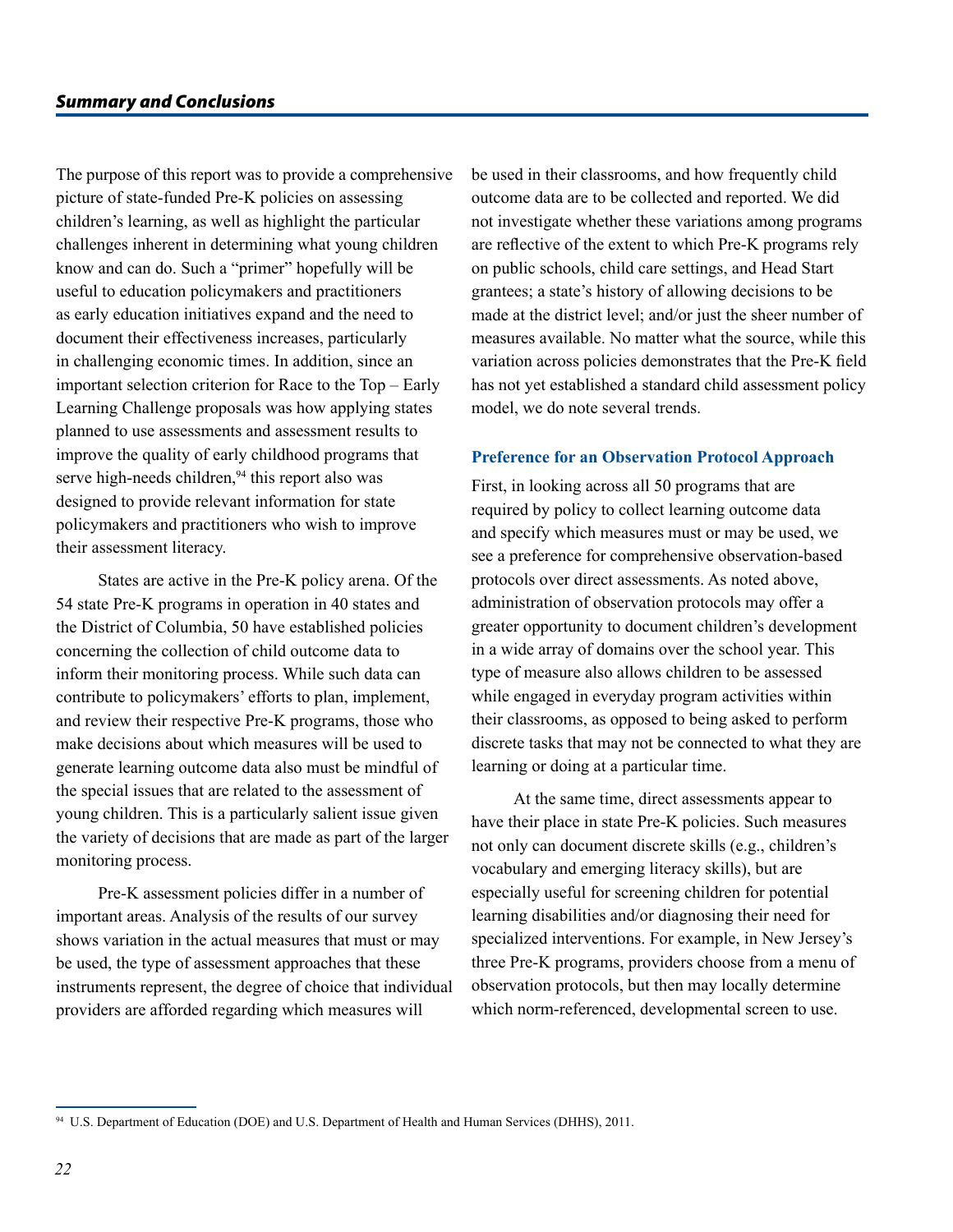#### **Preference for a Universal Measure or Limited Menu**

Secondly, Pre-K policies also are not uniform in terms of requiring use of one or more universal measures vs. allowing some degree of choice at the local provider level. Twenty-one policies mandate use of one or more universal measures. Practical costs and benefits accrue to adopting this approach. For example, when a measure has high levels of validity and reliability, analyses across individual classrooms and providers can be conducted. In addition, training and technical assistance to teachers or other staff who will administer the measures can be streamlined and provided more efficiently.

The remaining 29 programs that collect child learning outcomes data offer some degree of choice to individual Pre-K providers. This ranges from offering a menu of approved measures from which to choose to allowing measures to be chosen by providers based on varying program-dictated criteria or even the preferences of the provider. There are advantages to this approach as well, particularly if there is variation among the demographic characteristics of Pre‑K children, the curriculum used in programs, and/or the qualifications of teachers.

## **Preference for Administration and Reporting Frequency of at Least Two Times Per Year**

Finally, of the 50 Pre-K programs that collect child outcome data as part of the monitoring process, just three report policies requiring the annual administration and reporting of such data. Twenty-seven report that such measures must be administered and reported two or three times during the school year. Two additional Pre-K programs report policies that require that these activities take place even more frequently. These policies

are in line with recommendations to document children's learning over time. Ten Pre-K programs have measuredependent policies, typically with developmental screens administered once per year and observation protocols administered two times per year.

An additional eight programs do not specify how frequently child outcome measures must be administered and reported. Our survey did not ask these latter programs to report the average number of times measures are conducted and administered in practice. Yet, given the degree of measure choice available in these eight programs, we suspect that in practice they mirror the policies of the measure-dependent Pre-K programs. Future research will be needed to verify that this is, indeed, the case.

As evidence of the benefits of access to Pre-K continues to accrue at the same time that state and federal budgets are being pinched, the monitoring of these programs has become increasingly important. The collection of child outcome data as part of this monitoring poses unique assessment challenges, yet can provide critical data for program improvement and professional development. An ETS report on early literacy assessment issued eight years ago concluded that "monitoring the literacy development of young children and evaluating the effectiveness of programs cannot be accomplished by administering a single test during the academic year."95 The results of our survey appear to indicate that states are, for the most part, complying with that recommendation. As the systems supporting the documentation of Pre-K enrollees' learning evolve, it will be important to monitor progress in this important segment of our educational system.

<sup>95</sup> Jones, 2003.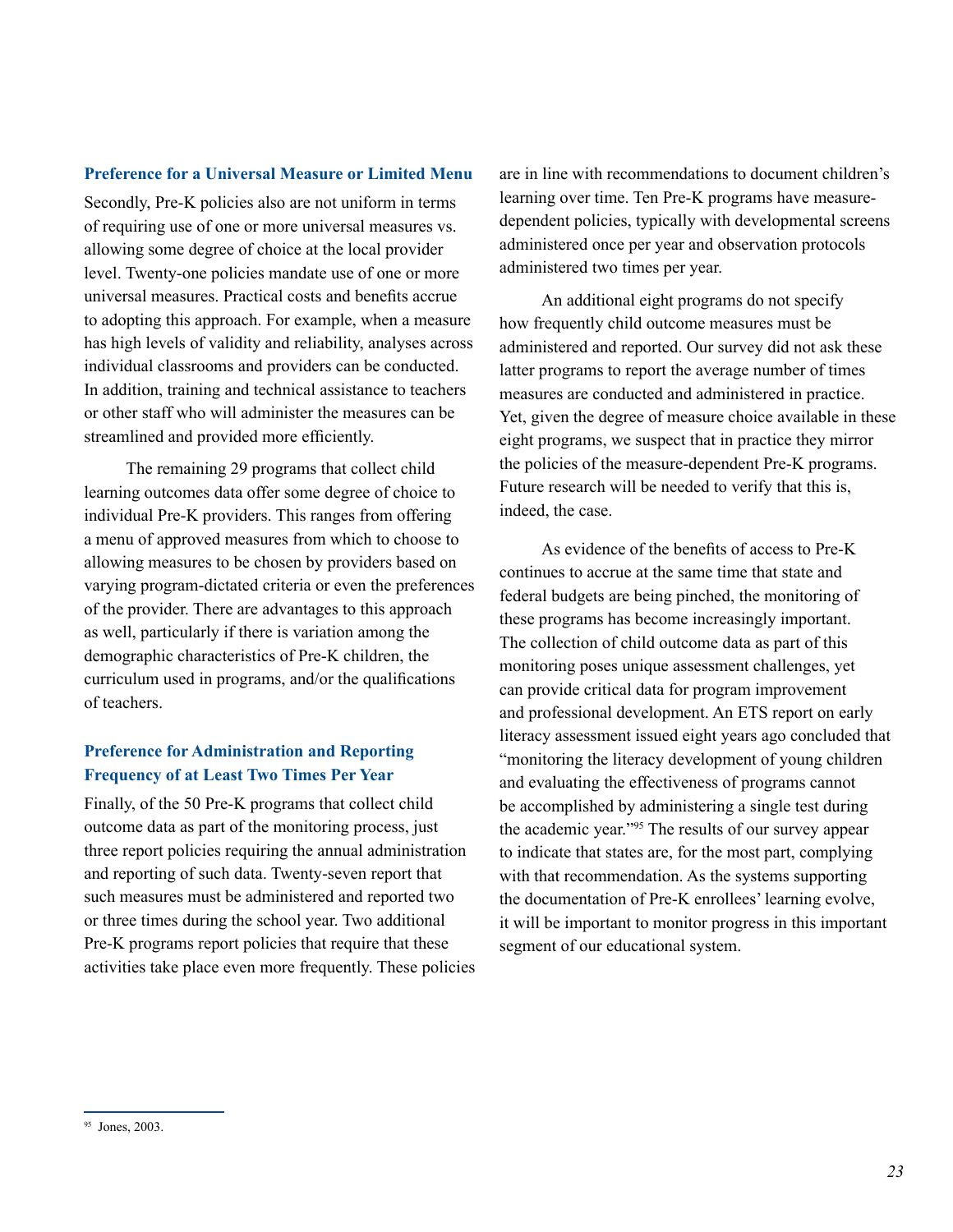|                                                                                   |                                         |                                   |              |                                                            |              |                                  |         | <b>Direct Assessments</b>                                   |                    |                                        |                    |                        |  |  |  |  |
|-----------------------------------------------------------------------------------|-----------------------------------------|-----------------------------------|--------------|------------------------------------------------------------|--------------|----------------------------------|---------|-------------------------------------------------------------|--------------------|----------------------------------------|--------------------|------------------------|--|--|--|--|
|                                                                                   |                                         |                                   |              |                                                            |              |                                  |         |                                                             |                    |                                        |                    |                        |  |  |  |  |
|                                                                                   | entory<br>ntal In<br><b>Batelle Dev</b> | ≥<br>Brigance Inv<br>Early Develd | na Cl        | <b>IN Chil</b><br>Devereux Earl<br>Assessment <sup>4</sup> |              | ÷ ō<br>Expressive<br>Picture Voc | ressive | $\frac{5}{9}$<br>≣ ≃<br>Florida Assessr<br>Instruction in F | Get it, Got it, Go | Language and Eme<br>Literacy Assessmer |                    | ٦.<br>قل<br>ٶ<br>Pictu |  |  |  |  |
|                                                                                   |                                         |                                   | ී            |                                                            | $DIAL-35$    |                                  |         |                                                             |                    |                                        | PALS <sup>11</sup> | Peabody                |  |  |  |  |
| <b>Pre-K Program</b>                                                              |                                         |                                   |              |                                                            |              |                                  |         |                                                             |                    |                                        |                    |                        |  |  |  |  |
| Alabama First Class Voluntary Pre-Kindergarten Program <sup>30</sup>              |                                         |                                   |              |                                                            |              |                                  |         |                                                             |                    | X                                      |                    | $\mathsf{X}$           |  |  |  |  |
| Alaska Pilot Prekindergarten Program                                              |                                         |                                   |              |                                                            | $\mathsf{X}$ |                                  |         |                                                             |                    |                                        |                    | $\mathsf{X}$           |  |  |  |  |
| Arizona Early Childhood Block Grant - Prekindergarten Component                   |                                         |                                   |              |                                                            |              |                                  |         |                                                             |                    |                                        |                    |                        |  |  |  |  |
| Arkansas Better Chance/Arkansas Better Chance for School Success                  |                                         |                                   |              |                                                            |              |                                  |         |                                                             |                    |                                        |                    |                        |  |  |  |  |
| California State Preschool Program                                                |                                         |                                   |              |                                                            |              |                                  |         |                                                             |                    |                                        |                    |                        |  |  |  |  |
| Colorado Preschool Program                                                        |                                         |                                   |              |                                                            |              |                                  |         |                                                             |                    |                                        |                    |                        |  |  |  |  |
| <b>Connecticut School Readiness</b>                                               |                                         |                                   |              |                                                            |              |                                  |         |                                                             |                    |                                        |                    |                        |  |  |  |  |
| Delaware Early Childhood Assistance Program (ECAP)                                |                                         |                                   |              |                                                            |              |                                  |         |                                                             |                    |                                        |                    |                        |  |  |  |  |
| District of Columbia Charter School Pre-K (DC Charter)                            |                                         |                                   |              |                                                            |              |                                  |         |                                                             |                    |                                        |                    |                        |  |  |  |  |
| District of Columbia Pre-kindergarten Expansion and Enhancement Program (DC PEEP) |                                         |                                   |              |                                                            |              |                                  |         |                                                             |                    |                                        |                    |                        |  |  |  |  |
| Florida Voluntary Prekindergarten Program                                         |                                         |                                   |              |                                                            |              |                                  |         | $\mathsf{X}$                                                |                    |                                        |                    |                        |  |  |  |  |
| Georgia Pre-K Program                                                             |                                         |                                   |              |                                                            |              |                                  |         |                                                             |                    |                                        |                    |                        |  |  |  |  |
| Illinois Preschool for All                                                        | X                                       | $\mathsf{X}$                      |              |                                                            |              |                                  |         |                                                             |                    |                                        |                    |                        |  |  |  |  |
| <b>Iowa Shared Visions</b>                                                        |                                         |                                   |              |                                                            |              |                                  |         |                                                             |                    |                                        |                    |                        |  |  |  |  |
| Iowa Statewide Voluntary Preschool Program (SVPP)                                 |                                         |                                   |              |                                                            |              |                                  |         |                                                             |                    |                                        |                    |                        |  |  |  |  |
| Kansas At-Risk Four-Year-Old Children Preschool Program                           |                                         |                                   |              |                                                            |              |                                  |         |                                                             |                    |                                        |                    |                        |  |  |  |  |
| Kansas Pre-K Pilot Program                                                        |                                         |                                   |              |                                                            |              |                                  |         |                                                             |                    |                                        |                    |                        |  |  |  |  |
| Kentucky Preschool Program                                                        |                                         | $\mathsf{X}$                      | $\mathsf{X}$ |                                                            |              |                                  |         |                                                             |                    |                                        |                    |                        |  |  |  |  |
| Louisiana Cecil J. Picard LA4 Early Childhood Program                             |                                         |                                   |              |                                                            |              |                                  |         |                                                             |                    |                                        |                    |                        |  |  |  |  |
| Louisiana 8(g) Student Enhancement Block Grant Program                            |                                         |                                   |              |                                                            |              |                                  |         |                                                             |                    |                                        |                    |                        |  |  |  |  |
| Louisiana Non-Public Schools Early Childhood Development Program (NSECD)          |                                         |                                   |              |                                                            |              |                                  |         |                                                             |                    |                                        |                    |                        |  |  |  |  |
| Maine Public Preschool Program                                                    |                                         |                                   |              |                                                            |              |                                  |         |                                                             |                    |                                        |                    |                        |  |  |  |  |
| Massachusetts Universal Pre-Kindergarten (UPK) and Grant 391 Program              |                                         |                                   |              |                                                            |              |                                  |         |                                                             |                    |                                        |                    |                        |  |  |  |  |
| Michigan Great Start Readiness Program                                            |                                         |                                   |              |                                                            |              |                                  |         |                                                             |                    |                                        |                    |                        |  |  |  |  |
| Minnesota Head Start                                                              |                                         |                                   |              |                                                            |              |                                  |         |                                                             |                    |                                        |                    |                        |  |  |  |  |
| Missouri Preschool Project                                                        |                                         |                                   |              |                                                            |              |                                  |         |                                                             |                    |                                        |                    |                        |  |  |  |  |
| Nebraska Early Childhood Education Program - Ages 3 to 5                          |                                         |                                   |              |                                                            |              |                                  |         |                                                             |                    |                                        |                    |                        |  |  |  |  |
| Nevada State Prekindergarten Education Program                                    |                                         |                                   |              |                                                            |              | $\mathsf{X}$                     |         |                                                             |                    |                                        |                    | $\mathsf{X}$           |  |  |  |  |
| New Jersey Former Abbott & Expansion Districts (Abbott)                           |                                         |                                   |              |                                                            |              |                                  |         |                                                             |                    |                                        |                    |                        |  |  |  |  |
| New Jersey Former Early Childhood Program Aid Districts (ECPA)                    |                                         |                                   |              |                                                            |              |                                  |         |                                                             |                    |                                        |                    |                        |  |  |  |  |
| New Jersey Former Early Launch to Learning Initiative Districts (ELLI)            |                                         |                                   |              |                                                            |              |                                  |         |                                                             |                    |                                        |                    |                        |  |  |  |  |
| New Mexico PreK                                                                   |                                         |                                   |              |                                                            |              |                                  |         |                                                             |                    |                                        |                    |                        |  |  |  |  |
| New York Universal Prekindergarten                                                |                                         |                                   |              |                                                            |              |                                  |         |                                                             |                    |                                        |                    |                        |  |  |  |  |
| North Carolina More at Four Pre-Kindergarten Program                              |                                         |                                   |              |                                                            |              |                                  |         |                                                             |                    |                                        |                    |                        |  |  |  |  |
| Ohio Early Childhood Education <sup>31</sup>                                      |                                         |                                   |              |                                                            |              |                                  |         |                                                             | $\mathsf{X}$       |                                        |                    |                        |  |  |  |  |
| Oklahoma Early Childhood Four-Year-Old Program                                    |                                         |                                   |              |                                                            |              |                                  |         |                                                             |                    |                                        |                    |                        |  |  |  |  |
| Oregon Head Start Prekindergarten                                                 |                                         |                                   |              |                                                            |              |                                  |         |                                                             |                    |                                        |                    |                        |  |  |  |  |
| Pennsylvania Education Accountability Block Grant (EABG)                          |                                         |                                   |              |                                                            |              |                                  |         |                                                             |                    |                                        |                    |                        |  |  |  |  |
| Pennsylvania Head Start Supplemental Assistance Program (HSSAP)                   |                                         |                                   |              |                                                            |              |                                  |         |                                                             |                    |                                        |                    |                        |  |  |  |  |
| Pennsylvania Kindergarten for Four-Year-Olds & School-Based Pre-K (K4)            |                                         |                                   |              |                                                            |              |                                  |         |                                                             |                    |                                        |                    |                        |  |  |  |  |
| Pennsylvania Pre-K Counts                                                         |                                         |                                   |              |                                                            |              |                                  |         |                                                             |                    |                                        |                    |                        |  |  |  |  |
| Rhode Island Prekindergarten Demonstration Project                                |                                         |                                   |              |                                                            |              |                                  |         |                                                             |                    |                                        |                    | $\mathsf{X}$           |  |  |  |  |
| South Carolina Child Development Education Pilot Program (CDEPP)                  |                                         |                                   |              |                                                            | $\mathsf{X}$ |                                  |         |                                                             |                    |                                        |                    |                        |  |  |  |  |
| South Carolina Half-Day Child Development Program (4K)                            |                                         |                                   |              |                                                            |              |                                  |         |                                                             |                    |                                        |                    |                        |  |  |  |  |
| Vermont Early Education Initiative                                                |                                         |                                   |              |                                                            |              |                                  |         |                                                             |                    |                                        |                    |                        |  |  |  |  |
| Vermont Prekindergarten Education - Act 62                                        |                                         |                                   |              |                                                            |              |                                  |         |                                                             |                    |                                        |                    |                        |  |  |  |  |
| Virginia Preschool Initiative                                                     |                                         |                                   |              |                                                            |              |                                  |         |                                                             |                    |                                        | X                  |                        |  |  |  |  |
| Washington Early Childhood Education and Assistance Program (ECEAP)               |                                         |                                   |              | $\mathsf{X}$                                               |              |                                  |         |                                                             |                    |                                        |                    |                        |  |  |  |  |
| West Virginia Universal Pre-K                                                     |                                         |                                   |              |                                                            |              |                                  |         |                                                             |                    |                                        |                    |                        |  |  |  |  |
| Wisconsin Head Start State Supplement                                             |                                         |                                   |              |                                                            |              |                                  |         |                                                             |                    |                                        |                    |                        |  |  |  |  |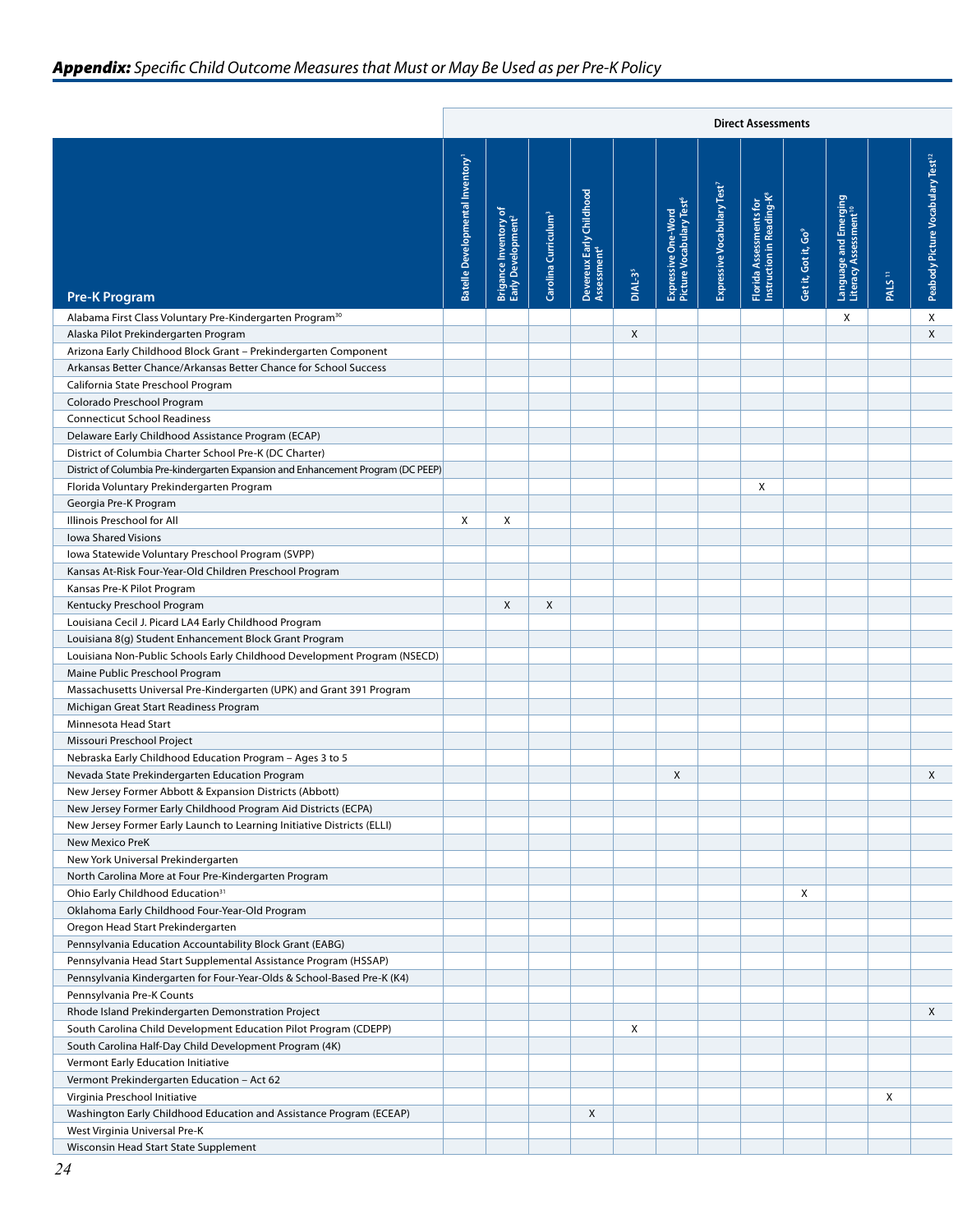| <b>Local Det'd</b>        | Portfolios                   |                 |                                    |                                                          |                                        |                                                          |                                             | <b>Observation Checklists and Scales</b> |                                    |                                            |                                                       |                                     |                                               |                                              |                             |                                                               |                               |                                                      |                       |
|---------------------------|------------------------------|-----------------|------------------------------------|----------------------------------------------------------|----------------------------------------|----------------------------------------------------------|---------------------------------------------|------------------------------------------|------------------------------------|--------------------------------------------|-------------------------------------------------------|-------------------------------------|-----------------------------------------------|----------------------------------------------|-----------------------------|---------------------------------------------------------------|-------------------------------|------------------------------------------------------|-----------------------|
| <b>Head Start aligned</b> | Pre-K Standards aligned      | State-developed | Work Sampling System <sup>29</sup> | Transdisciplinary Play-Based<br>Assessment <sup>28</sup> | Teaching Strategies GOLD <sup>27</sup> | Learning Accomplishment<br>Profile (LAP) 3 <sup>26</sup> | Hawaii Early Learning Profile <sup>25</sup> | Galileo Plus <sup>24</sup>               | Early Learning Scale <sup>23</sup> | Early Learning Accomplish. Profile $^{22}$ | Early Childhood Obse<br>System (subset) <sup>21</sup> | Developing Skills Checklist $^{20}$ | Creative Curriculum<br>Developmental Continuu | <b>Child Observation Record<sup>18</sup></b> | Ages & Stages Questionnaire | Assessment, Evaluation, &<br>Programming System <sup>16</sup> | Woodcock-Johnson Subtest 1015 | Test of Preschool<br>Emergent Literacy' <sup>4</sup> | Pre-LAS <sup>13</sup> |
|                           |                              |                 |                                    |                                                          |                                        |                                                          |                                             |                                          |                                    |                                            |                                                       |                                     |                                               |                                              |                             |                                                               |                               |                                                      |                       |
|                           |                              |                 |                                    |                                                          | $\mathsf{X}$                           |                                                          |                                             |                                          |                                    |                                            |                                                       |                                     |                                               |                                              |                             |                                                               |                               |                                                      |                       |
|                           |                              | $\mathsf{X}$    | $\mathsf{X}$                       |                                                          |                                        |                                                          |                                             |                                          |                                    |                                            |                                                       |                                     |                                               |                                              |                             |                                                               |                               |                                                      |                       |
|                           |                              |                 |                                    |                                                          | $\mathsf{X}$                           |                                                          |                                             |                                          |                                    |                                            |                                                       |                                     |                                               | $\mathsf{X}$                                 |                             |                                                               |                               |                                                      |                       |
|                           | X                            |                 |                                    |                                                          | $\mathsf{X}$                           |                                                          |                                             |                                          |                                    |                                            |                                                       |                                     |                                               |                                              |                             |                                                               |                               |                                                      |                       |
|                           | X                            |                 |                                    |                                                          |                                        |                                                          |                                             |                                          |                                    |                                            |                                                       |                                     |                                               |                                              |                             |                                                               |                               |                                                      |                       |
|                           | $\mathsf X$                  |                 |                                    |                                                          |                                        |                                                          |                                             |                                          |                                    |                                            | $\mathsf{X}$                                          |                                     |                                               |                                              |                             |                                                               |                               |                                                      |                       |
|                           |                              |                 | $\mathsf{X}$                       |                                                          |                                        |                                                          |                                             |                                          |                                    |                                            |                                                       |                                     |                                               |                                              |                             |                                                               |                               |                                                      |                       |
|                           |                              |                 | $\mathsf{X}$                       |                                                          | $\mathsf X$<br>$\mathsf X$             |                                                          |                                             |                                          |                                    |                                            |                                                       |                                     | $\mathsf{X}$                                  | $\mathsf{X}$                                 |                             | $\mathsf{X}$                                                  |                               |                                                      |                       |
|                           |                              |                 |                                    |                                                          | $\mathsf{X}$                           |                                                          |                                             |                                          |                                    |                                            |                                                       |                                     |                                               |                                              |                             |                                                               |                               |                                                      |                       |
|                           | $\mathsf X$                  |                 |                                    |                                                          |                                        |                                                          |                                             |                                          |                                    |                                            |                                                       |                                     |                                               |                                              |                             |                                                               |                               |                                                      |                       |
|                           | $\mathsf{X}$                 |                 | $\mathsf{X}$                       | $\mathsf{X}$                                             | $\mathsf{X}$                           | $\mathsf{X}$                                             | $\mathsf{X}$                                | $\mathsf{X}$                             |                                    | $\mathsf{X}$                               |                                                       |                                     |                                               | $\mathsf{X}$                                 |                             | $\mathsf{X}$                                                  |                               |                                                      |                       |
|                           | $\mathsf{X}$                 |                 |                                    |                                                          |                                        |                                                          |                                             |                                          |                                    |                                            |                                                       | $\mathsf{X}$                        |                                               |                                              |                             |                                                               |                               |                                                      |                       |
|                           | $\mathsf{X}$<br>$\mathsf X$  |                 |                                    |                                                          |                                        |                                                          |                                             |                                          |                                    |                                            |                                                       | $\mathsf X$<br>$\mathsf X$          |                                               |                                              |                             |                                                               |                               |                                                      |                       |
|                           | $\mathsf{X}$                 |                 |                                    |                                                          |                                        |                                                          |                                             |                                          |                                    |                                            |                                                       |                                     |                                               |                                              |                             |                                                               |                               |                                                      |                       |
|                           |                              |                 | $\mathsf{X}$                       |                                                          | $\mathsf{X}$                           |                                                          |                                             |                                          |                                    |                                            |                                                       |                                     | $\mathsf{X}$                                  | $\mathsf{X}$                                 | $\mathsf{X}$                |                                                               |                               |                                                      |                       |
| $\mathsf{X}$              | $\mathsf{X}$                 |                 |                                    |                                                          |                                        |                                                          |                                             |                                          |                                    |                                            |                                                       |                                     |                                               |                                              |                             |                                                               |                               |                                                      |                       |
|                           |                              | $\mathsf{X}$    |                                    |                                                          |                                        |                                                          |                                             |                                          |                                    |                                            |                                                       |                                     |                                               |                                              |                             |                                                               |                               |                                                      |                       |
|                           |                              |                 |                                    |                                                          | $\mathsf{X}$                           |                                                          |                                             |                                          |                                    |                                            |                                                       |                                     |                                               |                                              |                             |                                                               |                               |                                                      |                       |
|                           | $\mathsf{X}$                 |                 | $\mathsf{X}$                       |                                                          | $\mathsf{X}$                           |                                                          |                                             |                                          |                                    |                                            |                                                       |                                     |                                               | $\mathsf{X}$                                 |                             |                                                               |                               |                                                      | $\mathsf X$           |
|                           | $\mathsf{X}$<br>$\mathsf{X}$ |                 | $\mathsf{X}$<br>$\mathsf{X}$       |                                                          | $\mathsf{X}$<br>X                      |                                                          |                                             |                                          |                                    |                                            |                                                       |                                     |                                               | $\mathsf{X}$<br>$\mathsf{X}$                 |                             |                                                               |                               |                                                      |                       |
|                           |                              | X               |                                    |                                                          |                                        |                                                          |                                             |                                          |                                    |                                            |                                                       |                                     |                                               |                                              |                             |                                                               |                               |                                                      |                       |
|                           | $\mathsf{X}$                 |                 | $\mathsf{X}$                       |                                                          | X                                      |                                                          |                                             | $\mathsf{X}$                             |                                    |                                            |                                                       |                                     |                                               | $\mathsf{X}$                                 |                             |                                                               |                               |                                                      |                       |
|                           | $\mathsf{X}$                 |                 |                                    |                                                          |                                        |                                                          |                                             |                                          |                                    |                                            |                                                       |                                     |                                               |                                              | $\mathsf{X}$                |                                                               |                               |                                                      |                       |
|                           | $\mathsf{X}$                 |                 |                                    |                                                          |                                        |                                                          |                                             |                                          |                                    |                                            |                                                       |                                     |                                               |                                              |                             |                                                               |                               |                                                      |                       |
|                           | X                            |                 | $\mathsf{X}$                       |                                                          | $\chi$                                 |                                                          |                                             |                                          |                                    |                                            |                                                       |                                     |                                               |                                              |                             |                                                               |                               |                                                      |                       |
|                           |                              |                 | $\mathsf{X}$                       |                                                          | $\mathsf{X}$                           |                                                          |                                             |                                          |                                    |                                            |                                                       |                                     |                                               |                                              |                             |                                                               |                               |                                                      |                       |
| X                         |                              |                 | $\mathsf{X}$                       |                                                          | $\mathsf{X}$                           |                                                          |                                             |                                          |                                    |                                            |                                                       |                                     |                                               |                                              |                             |                                                               |                               |                                                      |                       |
|                           |                              |                 |                                    |                                                          | X                                      |                                                          |                                             |                                          |                                    |                                            |                                                       |                                     |                                               |                                              |                             |                                                               | $X \mid X$                    |                                                      |                       |
|                           | $\mathsf{X}$                 |                 | $\boldsymbol{\mathsf{X}}$          |                                                          |                                        |                                                          |                                             |                                          |                                    |                                            |                                                       |                                     |                                               |                                              |                             |                                                               |                               |                                                      |                       |
|                           |                              |                 | $\mathsf{X}$                       |                                                          | $\mathsf{X}$                           |                                                          |                                             |                                          |                                    |                                            |                                                       |                                     |                                               |                                              |                             |                                                               |                               |                                                      |                       |
|                           |                              |                 | $\mathsf{X}$                       |                                                          | $\mathsf{X}$                           |                                                          |                                             |                                          |                                    |                                            |                                                       |                                     |                                               |                                              |                             |                                                               |                               |                                                      |                       |
| X                         |                              |                 |                                    |                                                          |                                        |                                                          |                                             |                                          |                                    |                                            |                                                       |                                     |                                               |                                              |                             |                                                               |                               |                                                      |                       |
|                           |                              |                 |                                    |                                                          |                                        |                                                          |                                             |                                          | $\mathsf{X}$                       |                                            |                                                       |                                     |                                               |                                              |                             |                                                               |                               |                                                      |                       |
| $\mathsf{X}$              |                              |                 |                                    |                                                          |                                        |                                                          |                                             |                                          |                                    |                                            |                                                       |                                     |                                               |                                              |                             |                                                               |                               |                                                      |                       |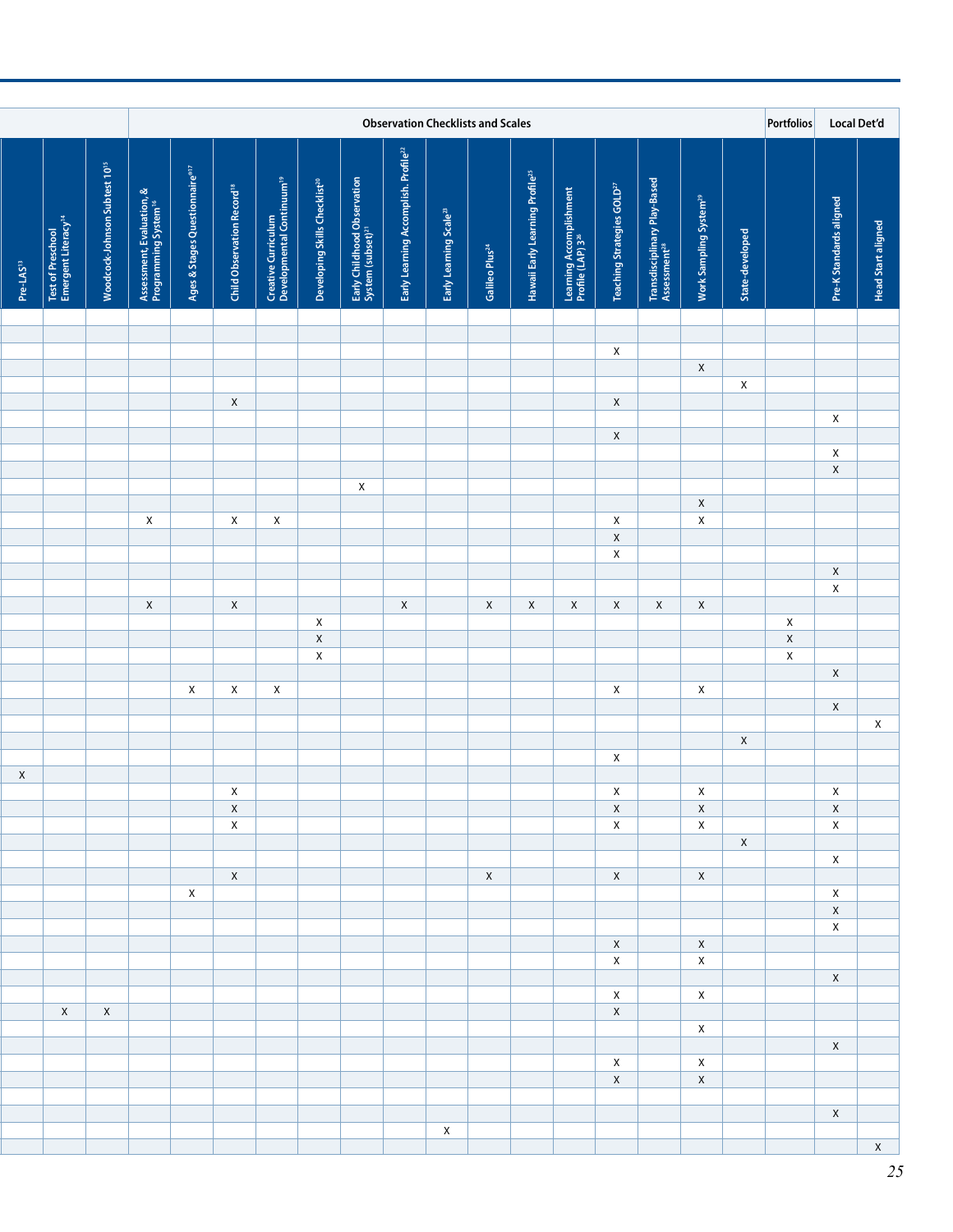#### **Appendix Footnotes**

- <sup>1</sup> J. Newborg, *Battelle Developmental Inventory, Second Edition (BDI-2),* Rolling Meadows, IL: Riverside Publishing, 2005.
- <sup>2</sup> A. H. Brigance and F. P. Glascoe, *Brigance Inventory of Early Development II,* North Billerica, MA: Curriculum Associates, 2010.
- <sup>3</sup> N. M. Johnson-Martin, S. M. Attermeier, and B. J. Hacker, *The Carolina Curriculum for Preschoolers with Special Needs,* Baltimore: Brookes Publishing, 2004.
- <sup>4</sup> P. A. LeBuffe and J. A. Naglieri, *Devereux Early Childhood Assessment (DECA),* Lewisville, NC: Kaplan Press, 1999.
- <sup>5</sup> C. Mardell-Czudnowski and D. S. Goldenberg, *Developmental indicators for the assessment of learning – Third edition (DIAL-3),* Bloomington, MN: Pearson Assessments, 1998.
- <sup>6</sup> R. Brownell, *Expressive One-Word Picture Vocabulary Test (EOPVT; 3rd edition),* Novato, CA: Academic Therapy Publications, 2001.
- <sup>7</sup> K. T. Williams, *Expressive Vocabulary Test, (2nd Ed.)*. Circle Pines, MN: AGS Publishing, 2007.
- <sup>8</sup> Florida Department of Education, *Florida Assessments for Instruction in Reading (FAIR),* Tallahassee, FL, 2009.
- <sup>9</sup> S. R. McConnell, M. A. McEvoy, J. S. Priest, and K. M. Missal, *Individual Growth and Development Indicators for Preschool-Aged Children* (*Get it, Got it, Go*), Minneapolis, MN: Center for Early Education and Development, University of Minnesota, 2001.
- <sup>10</sup> G. Cunningham, D. Hicks, and G. Williams, *Language and Emerging Literacy Assessment,* Birmingham, AL: Jefferson County Committee for Economic Opportunity Head Start, 2002.
- <sup>11</sup> M. Ivernizzi, A. Sullivan, J. Meier, and L. Swank, *Pre-K Teachers Manual: PALS Phonological Awareness Literacy Screening,* Charlottesville, VA: University of Virginia, 2004.
- <sup>12</sup> L. Dunn and L. Dunn, *Peabody Picture Vocabulary Test, Third Edition,* Circle Pines, MN: American Guidance Service, 1997.
- <sup>13</sup> S. E. Duncan and E. A. DeAvila, *How to Administer the Pre-LAS,* Monterey, CA: CTB/McGraw-Hill, 1985.
- <sup>14</sup> C. J. Lonigan, R. K. Wagner, and J. K. Torgesen, *Test of Preschool Early Literacy: TOPEL,* Austin: Pro-ed, 2007.
- <sup>15</sup> R. W. Woodcock, K. S. McGrew, and N. Mather, *Woodcock-Johnson Tests of Achievement,* Itasca, IL: Riverside Publishing, 2001.
- <sup>16</sup> D. Bricker, *Assessment, Evaluation, and Programming System for Infants and Children (AEPS),* Baltimore: Brookes Publishing, 1993.
- <sup>17</sup> D. Bricker and J. Squires (with L. Mounts, L. Potter, R. Nickel, E. Twombly, and J. Farrell), *Ages & Stages Questionnaires® (ASQ): A Parent-Completed, Child-Monitoring System (2nd ed.),* Baltimore: Paul H. Brookes Publishing Co., 1999.
- <sup>18</sup> High/Scope Educational Research Foundation, *Child Observation Record: Information for Decision Makers*. Ypsilanti, MI, 2005.
- <sup>19</sup> Teaching Strategies, Inc., *The Creative Curriculum Developmental Continuum for Ages 3–5,* Washington, DC, 2001.
- <sup>20</sup> CTB/McGraw-Hill, *Developing Skills Checklist,* Monterey, CA, 1990.
- <sup>21</sup> Harcourt Assessment, *Early Childhood Observation System (ECHOS),* San Antonio, TX, 2005.
- <sup>22</sup> M. E. Glover, J. L. Preminger, and A. R. Sanford, *The Early Learning Accomplishment Profile for Young Children: Birth to 36 Months,* Chapel Hill, NC: Chapel Hill Training-Outreach Project, 1998.
- <sup>23</sup> S. Riley-Ayers, J. Stevenson-Garcia, E. Frede, and K. Brenneman, *Early Learning Scale,* Carson, CA: Lakeshore Learning, in press.
- <sup>24</sup> Assessment Technology Incorporated, *Galileo Plus,* Tucson, AZ, no date.
- <sup>25</sup> P. Teaford, J. Wheat, and T. Baker, *HELP 3-6 Assessment Manual (2nd Edition),* Palo Alto, CA: VORT Corporation, 2010.
- <sup>26</sup> B. J. Hardin, E. S. Peisner-Feinberg, and S. W. Weeks, *The Learning Accomplishment Profile – Diagnostic (LAP-D), Third Edition. Examiner's Manual & Technical Report,* Lewisville, NC: Chapel Hill Training Outreach Project & Kaplan Early Learning Company, 2005.
- <sup>27</sup> Teaching Strategies, Inc., *Research Foundation: Teaching Strategies GOLD Assessment System,* Washington, DC, 2010.
- <sup>28</sup> T. Linder, *Transdisciplinary Play-Based Assessment, Second Edition (TPBA2),* Baltimore: Brooks Publishing, 2008.
- <sup>29</sup> S. J. Meisels, J. R. Jablon, D. B. Marsden, M. L. Dichtelmiller, and A. B. Dorfman, *The Work Sampling System (4th Ed.)*. New York: Pearson Early Learning, 2001.
- <sup>30</sup> Sites are randomly selected for PPVT administration.
- <sup>31</sup> Ohio Early Childhood Education providers use the *Ages & Stages Questionnaire: Social-Emotional* (Bricker and Squires et al., 1999).